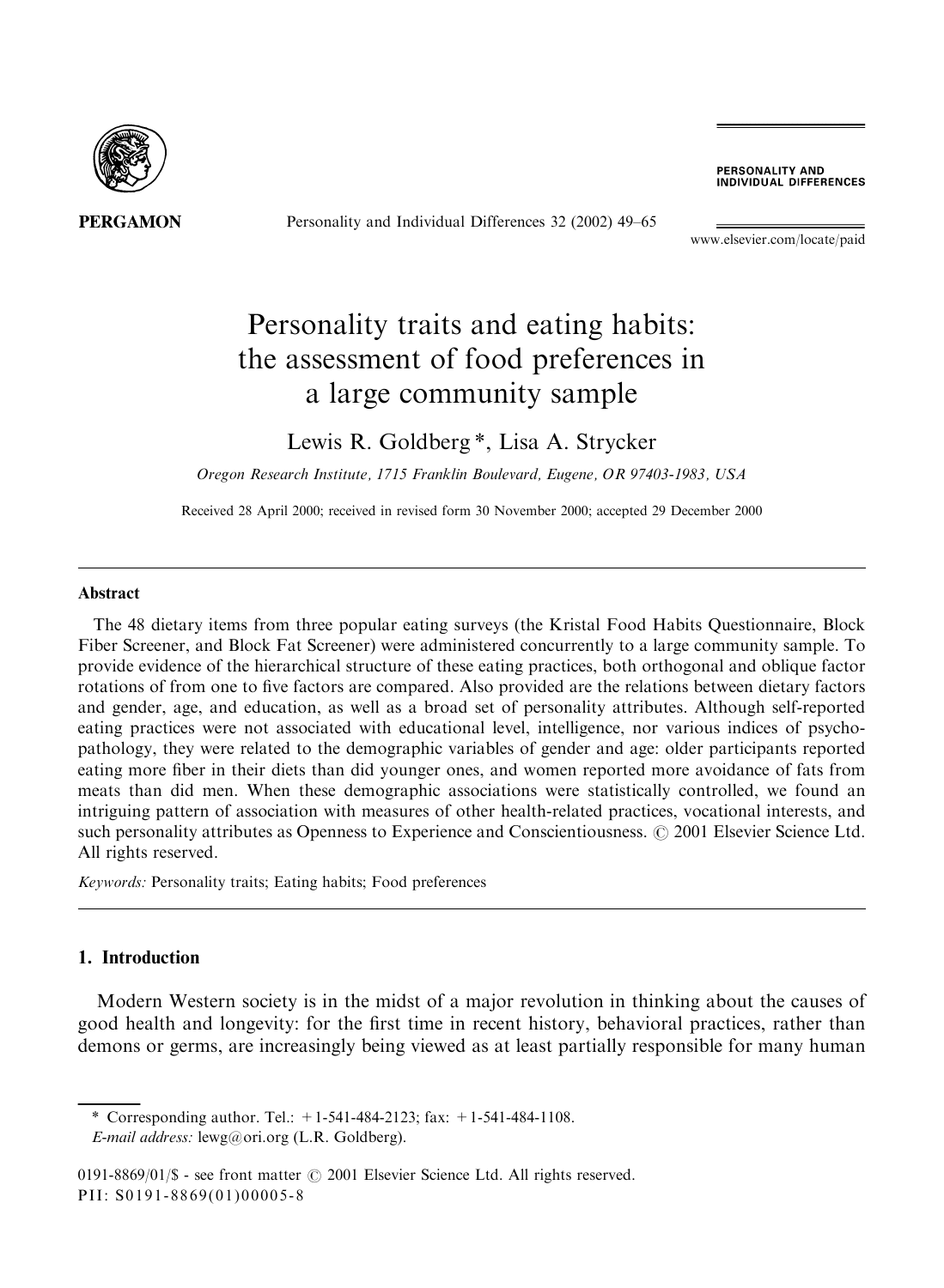ills, including AIDS and other sexually transmitted diseases, cardiovascular diseases, cancer, and diabetes. Among the behavioral practices implicated in the avoidance of such disease states, some of the most important are smoking cessation, safe sex, regular physical activity, and healthful eating practices. Because coronary heart disease is the leading cause of death in the United States (Becker & Gore, 1991) and because it is so costly in terms of human suffering and medical-care expenditures, researchers have recently focused their attention on behavioral strategies, including dietary change, to prevent and treat heart disease (e.g. Ornish et al., 1998). A chief impediment to such research, both from the standpoints of assessment and intervention, has been the lack of quick and accurate methods for assessing eating habits. Thus, the development of reliable and accurate indicators of dietary practices has become increasingly important (Block, 1989; MacFie & Thomson, 1994).

Nutritional scientists have provided measures of caloric intake, and the proportion of fats, fibers, and other nutrients in the diet (e.g. 24-h and four-day food records), but a total dietary assessment is costly, cumbersome, intrusive, and labor-intensive (Block, Hartman & Naughton, 1990; Kristal, Shattuck, Henry & Fowler, 1990). For many research purposes, including virtually all large-scale epidemiological surveys, simpler, faster, and less expensive instruments are needed. In response to this need, a number of questionnaire measures of dietary practices have recently been developed. Among the most popular of these instruments are: (1) the Kristal Food Habits Questionnaire (Kristal, Shattuck & Henry, 1990), a 20-item measure of eating practices related to the selection of low-fat diets; (2) the Block Fat Screener (Block, Clifford, Naughton, Henderson & McAdams, 1989), a 17-item measure of total fat intake; and (3) the Block Fiber Screener, an 8item measure of fiber intake from such sources as fruits, vegetables, potatoes, cereals, and breads. Scores from each of these three instruments have been shown to relate highly to more burdensome measures of dietary intake (Glasgow, Perry, Toobert & Hollis, 1996). Because of their ease of use, these questionnaires have become increasingly valuable as dietary assessment tools in health-related research studies. To the best of our knowledge, however, no one has yet included all three instruments in an assessment of their conjoint factor structure. That is one major goal of the present study.

Despite the gains that have been made in developing brief dietary assessment instruments, researchers and practitioners continue to struggle with the development of effective intervention strategies to change eating practices. For many people, old eating habits die hard, even when the individuals are aware of the health consequences of a poor diet (Foreyt & Goodrick, 1992). Dietary interventions may stand a better chance of success when they are tailored to the individual, rather than being presented in a "one size fits all" fashion. Tailored interventions may take into account basic demographic characteristics such as sex and age, cultural health beliefs and eating practices, and, of primary interest here, personality attributes. A few studies have examined the links between personality attributes and eating practices (e.g. Falconer, Baghurst  $\&$ Rump, 1993; Shepherd & Farleigh, 1986; Yeo, Treloar, Marks, Heath & Martin, 1997), suggesting that some personality dimensions are related to some food choices. These studies have been limited to relatively few personality measures and/or to restricted samples of research participants. In the present study of a community sample, for whom a diverse collection of information is already available, it is possible to relate dietary habits to such demographic indices as gender, age, and education, as well as to a wide array of measures of personality attributes. This is the second major goal of the present study.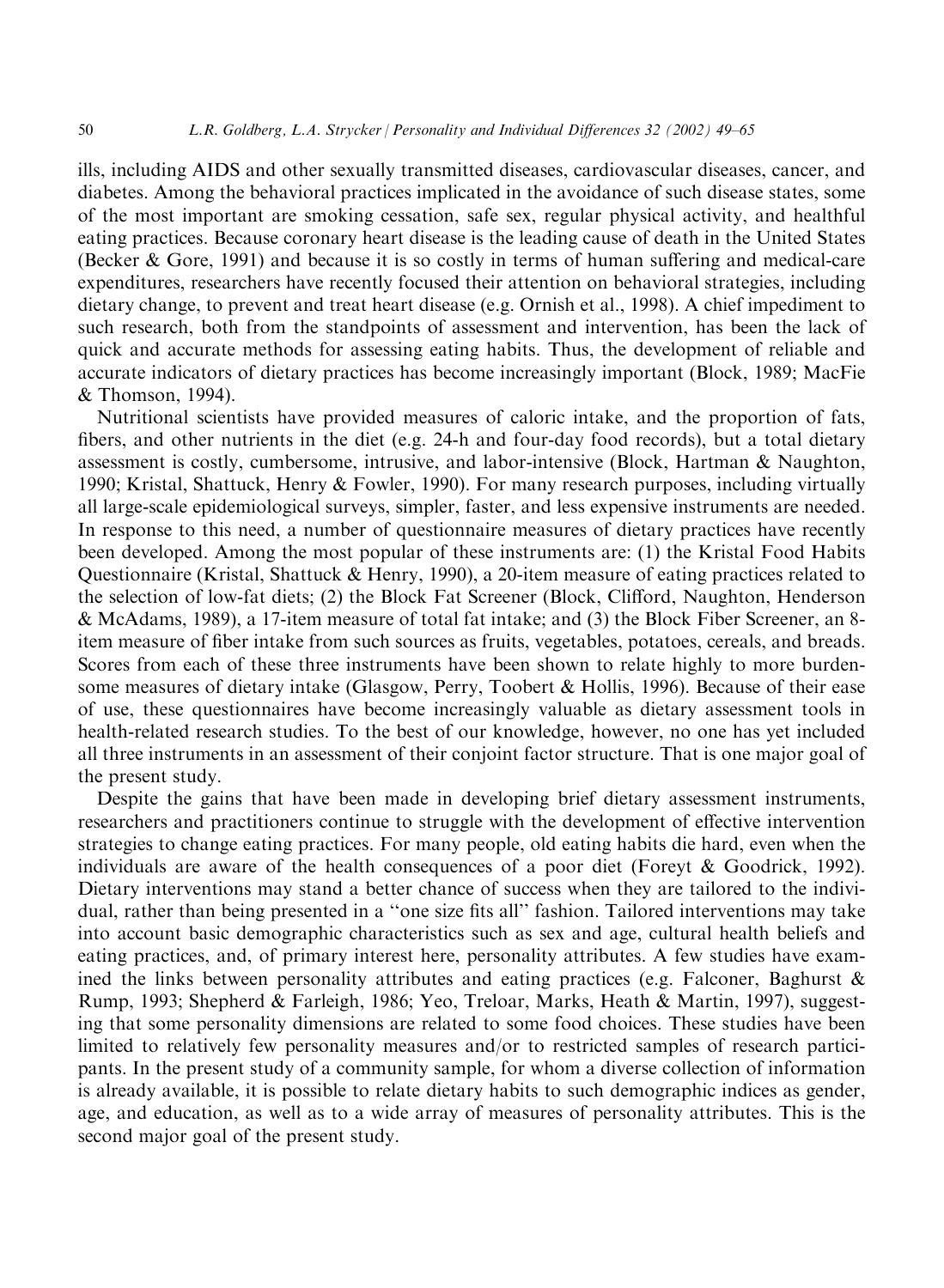## 2. Method

#### 2.1. Participants

All participants were members of the Eugene-Springfield Community Sample, which was recruited by a mail solicitation in 1993 from lists of local homeowners; all participants had initially agreed to complete various mailed questionnaires for pay for at least 5–10 years. Participants are remarkably heterogeneous on most variables other than racial/ethnic status (virtually all of them are Caucasian), ranging in age from 22 to 90. All levels of educational attainment are represented in the sample, the average participant having completed two years of post-secondary schooling. The present Community Sample includes about 470 women and 380 men. For further details about this sample, see Goldberg (1999a,b, 2000).

Over the past four years, most of the participants have completed a wide variety of measures of personality attributes, including measures of health practices and attitudes, dissociative experiences, and depression, as well as a number of modern commercial personality inventories, including the NEO-PI-R (Costa & McCrae, 1992), Sixteen Personality Factors Questionnaire (16PF), California Psychological Inventory (CPI), Hogan Personality Inventory (HPI), Campbell Interests and Skills Survey (CISS), and Cloninger's Temperament and Character Inventory (TCI). Because one of the major goals of the present project was to discover the relations between the factors underlying eating practices and diverse measures of personality functioning, all of these diverse personality measures were used in an explicitly exploratory manner to assess their links with eating habits.

## 2.2. Measures of eating practices

Included in a bubble-scan questionnaire administered by mail to the Community Sample were three measures of dietary practices. The first was the complete 20-item Kristal Food Habits Questionnaire (KFHQ), which was administered with its original response options: "In the *past month*, how often did you  $\dots$  (1) Usually or Always; (2) Often; (3) Sometimes; (4) Rarely or Never; (NA) Not Applicable." (Some example KFHQ items: When eating chicken, have it baked or broiled; Have a vegetarian dinner; Have only fruit for dessert; Use yogurt instead of sour cream).

The second dietary measure was a simplified 18-item version of the 17-item Block Fat Screener (Bfat), with instructions to: "Think about your eating habits over the past month or so. About how often do you eat food in each of the following categories? Fill in only one bubble for each food: (1) Never or less than once a *month*; (2) 1 to 3 times a *month*; (3) 1 to 2 times a week; (4) 3 to 4 times a week; (5) 5 times a week or more." (Some example Bfat items: Hamburgers or cheeseburgers; Butter; Eggs; French fries.) We included as an additional item "1% or non-fat (skim) milk" so that participants would not try to write in this item, thinking that we had left it out; we omitted this item from all of our analyses because it is redundant with the same item in the KFHQ. The Bfat was simplified by omitting the questions about portion size.

A final dietary measure was the Block Fiber Screener (Bfib), administered with the same instructions as the Bfat but with the following response options: "(1) Never or less than once a week; (2) About once a week; (3) 2 or 3 times a week; 4 to 6 times a week; (5) About once a day or more." (Some example Bfib items: Green salad; Potatoes; High-fiber or bran cereal.) To the original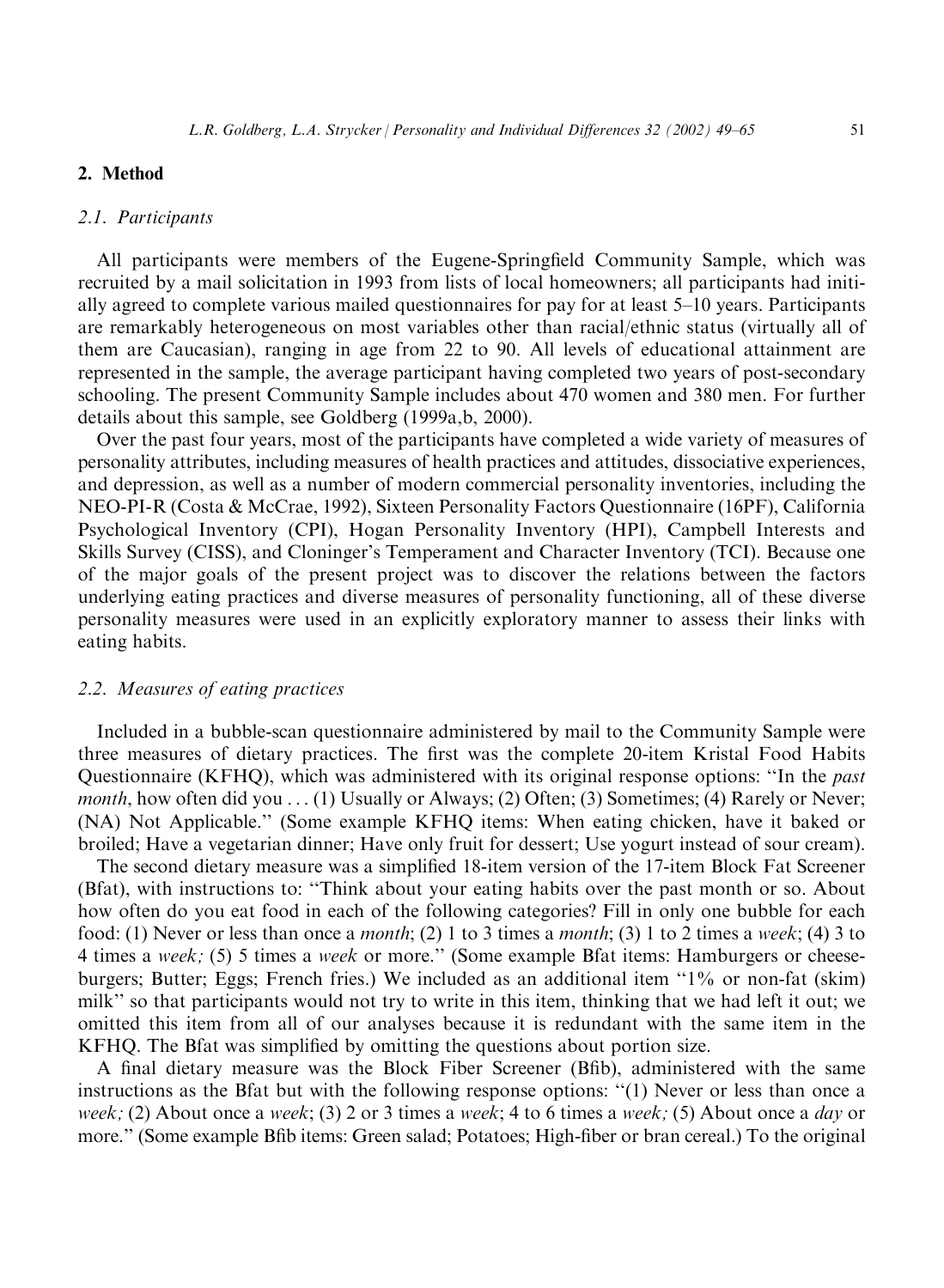eight Bfib items, three new ones were added: (1) brown rice, whole wheat pasta, or bulgar; (2) oat bran or wheat germ; and (3) fiber supplements.

Of the roughly 850 persons now participating in the Community Sample, 778 returned the questionnaire in which the three eating surveys were included. Because of the large initial sample size, all participants who omitted any responses to the 49 items were omitted from the present analyses; in addition, six participants who gave seven or more "Not Applicable" responses to the 20 KFHQ items were omitted. Of the remaining 637 persons who were included in all analyses, approximately 58% were women.

## 2.3. Analyses

We first examined the frequency distributions of responses to each of the 48 items. Based on experience with structural analyses of other item pools (e.g. Saucier, 1997), both orthogonal (varimax) and oblique (promax) rotations of two, three, four, and five factors were analyzed, in the total sample and in the subsamples of men and women. The intercorrelations among the factors are used to illustrate the hierarchical structure of these reported dietary behaviors. Each of the factors was correlated with gender, age, and educational level, and with the entire set of available measures of other individual differences. Because our sample is quite large in size, we focus on size of effect rather than statistical significance level.

## 3. Results

## 3.1. Characteristics of each of the dietary items

Table 1 lists the 48 items, with the relative frequencies of persons who used each of the five response options. The items are grouped by the survey in which they were included; within each survey, they are ordered by the mean frequency with which participants reported that particular dietary practice. Listed in the top portion of the table are the 20 KFHQ items, varying in mean frequency from "Eat boiled or baked potatoes without butter or margarine" (lowest frequency) to "When eating red meat, trim all visible fat" (highest frequency). Of the 20 KFHQ items, 18 are phrased so that the more healthy response is a lower number than the less healthy response, and two of the items (10 and 13) are phrased in the opposite direction. The 18 items were reverse keyed in all subsequent analyses, so that the more healthy response was always the higher number.

Listed in the middle section of Table 1 are the 17 Bfat items, which varied in their response frequencies from "Whole milk" (lowest frequency) to "Margarine" (highest frequency). Listed in the bottom section of the table are the 11 Bfib items, which varied in their response frequencies from "Fiber supplements" (a new item, of quite low frequency) to "Vegetables, not counting potatoes or salad" (highest frequency).

## 3.2. Factor structure of the dietary items

The first 10 eigenvalues of the matrix of correlations among the 48 items in the total sample, expressed as percentages of total variance, were 17.0, 6.1, 4.9, 4.0, 3.7, 3.2, 3.0, 2.8, 2.6, and  $2.5 -$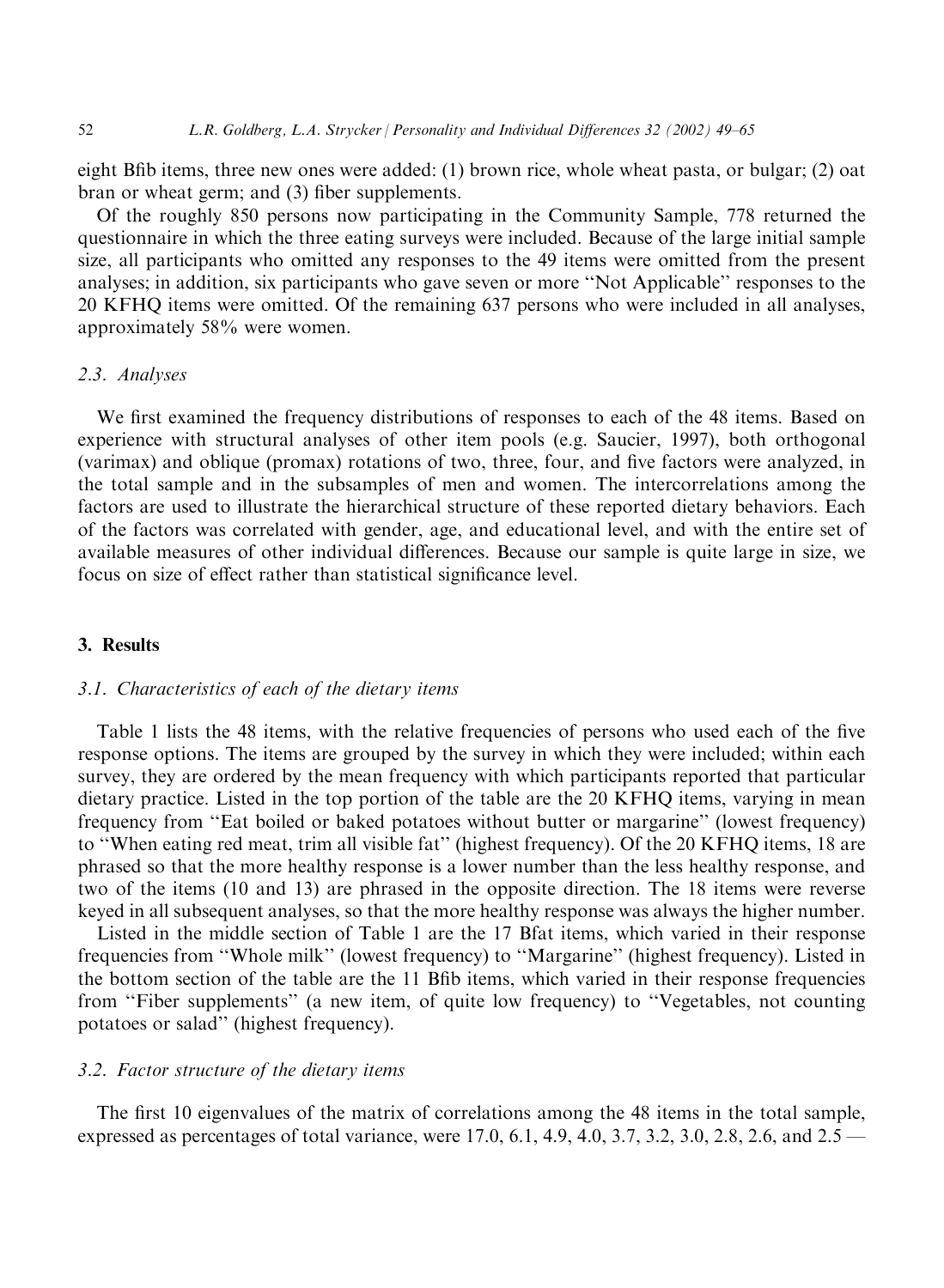Table 1

|  |  |  | The 48 dietary items, ordered by their response frequencies |  |
|--|--|--|-------------------------------------------------------------|--|
|  |  |  |                                                             |  |

| In the PAST MONTH, how often did you                                                           | Usually          | Often        | Sometimes | Rarely    | N/A      |
|------------------------------------------------------------------------------------------------|------------------|--------------|-----------|-----------|----------|
| 4 When eating red meat, trim all visible fat.                                                  | 0.52             | 0.20         | 0.13      | 0.08      | 0.06     |
| 1 When eating chicken, have it baked or broiled.                                               | 0.43             | 0.28         | 0.19      | 0.06      | 0.04     |
| 8 Use very low fat (1%) or non-fat milk.                                                       | 0.63             | 0.07         | 0.07      | 0.21      | 0.02     |
| 2 When eating chicken, take off the skin.                                                      | 0.47             | 0.19         | 0.17      | 0.13      | 0.04     |
| 6 Eat fish or chicken instead of red meat.                                                     | 0.18             | 0.48         | 0.28      | 0.04      | 0.02     |
| 3 When eating red meat, eat only small portions.                                               | 0.26             | 0.22         | 0.32      | 0.13      | 0.06     |
| 19 Use a no calorie, non-stick spray when cooking.                                             | 0.29             | 0.26         | 0.21      | 0.19      | 0.05     |
| 20 Eat ice milk, frozen yogurt, low-fat ice cream, or sherbet instead<br>of regular ice cream. | 0.22             | 0.18         | 0.31      | 0.25      | 0.04     |
| 12 Use low-calorie instead of regular salad dressing.                                          | 0.24             | 0.22         | 0.28      | 0.25      | 0.01     |
| 10 Put butter or margarine on cooked vegetables.                                               | 0.16             | 0.24         | 0.31      | 0.29      | 0.01     |
| 16 Snack on raw vegetables instead of  chips.                                                  | 0.05             | 0.22         | 0.49      | 0.21      | 0.04     |
| 17 Eat breads, rolls, or muffins without butter or margarine.                                  | 0.15             | 0.20         | 0.28      | 0.36      | 0.01     |
| 7 Use a meatless tomato sauce on spaghetti or noodles.                                         | 0.15             | 0.18         | 0.31      | 0.35      | 0.02     |
| 15 Eat at least two vegetables (not green salad) at dinner.                                    | 0.07             | 0.25         | 0.44      | 0.24      | $0.00\,$ |
| 18 Use yogurt instead of sour cream.                                                           | 0.09             | 0.12         | 0.24      | 0.44      | 0.11     |
| 14 Have only fruit for dessert.                                                                | 0.03             | 0.17         | 0.50      | 0.27      | 0.03     |
| 5 Have a vegetarian dinner.                                                                    | 0.06             | 0.20         | 0.38      | 0.34      | 0.02     |
| 13 Put sour cream, cheese, or other sauces on vegetables and potatoes.                         | 0.08             | 0.17         | 0.38      | 0.36      | 0.01     |
| 9 Eat special, low-fat, diet cheeses.                                                          | 0.10             | 0.14         | 0.26      | 0.48      | $0.02\,$ |
| 11 Eat boiled or baked potatoes without butter or margarine.                                   | 0.10             | 0.11         | 0.22      | 0.56      | 0.01     |
| How often did you eat PER MONTH                                                                | Never            | $1 - 3$      | $4 - 8$   | $12 - 16$ | $20 +$   |
| 7 Margarine.                                                                                   | 0.25             | 0.12         | 0.16      | 0.20      | 0.27     |
| 11 Cheese or cheese spread.                                                                    | 0.08             | 0.25         | 0.36      | 0.22      | 0.09     |
| 6 Salad dressings (not diet), mayonnaise.                                                      | 0.20             | 0.28         | 0.29      | 0.19      | 0.05     |
| 17 Doughnuts, pastries, cake, pie, cookies.                                                    | 0.14             | 0.35         | 0.31      | 0.13      | 0.06     |
| 9 Eggs.                                                                                        | 0.11             | 0.36         | 0.41      | 0.09      | 0.03     |
| 18 Potato chips, corn chips, popcorn (not air popped).                                         | 0.20             | 0.40         | 0.28      | 0.09      | 0.03     |
| 8 Butter.                                                                                      | 0.43             | 0.19         | 0.13      | 0.12      | 0.13     |
| 5 Cold cuts, lunch meat, ham, etc.                                                             | 0.31             | 0.40         | 0.18      | 0.08      | 0.03     |
| 2 Beef, such as steaks or roasts.                                                              | 0.24             | 0.47         | 0.25      | 0.04      | $0.00\,$ |
| 13 2% milk.                                                                                    | 0.62             | 0.12         | 0.06      | 0.06      | 0.14     |
| 16 Ice cream (not low fat).                                                                    | 0.43             | 0.37         | 0.14      | 0.05      | 0.01     |
| 1 Hamburgers or cheeseburgers.                                                                 | 0.34             | 0.50         | 0.14      | 0.02      | 0.00     |
| 15 French fries.                                                                               | 0.38             | 0.48         | 0.13      | 0.01      | $0.00\,$ |
| 10 Bacon or sausage.                                                                           | 0.45             | 0.39         | 0.14      | 0.02      | $0.00\,$ |
| 4 Hot dogs, franks.                                                                            | 0.65             | 0.32         | 0.02      | 0.01      | 0.01     |
| 3 Fried chicken with skin.                                                                     | 0.68             | 0.24         | 0.08      | 0.00      | 0.00     |
| 12 Whole milk.                                                                                 | 0.93             | 0.04         | 0.01      | 0.01      | 0.02     |
| How often did you eat PER WEEK                                                                 | $\boldsymbol{0}$ | $\mathbf{1}$ | $2 - 3$   | $4 - 6$   | $7 +$    |
| 2 Vegetables, not counting potatoes or salad.                                                  | 0.02             | 0.04         | 0.19      | 0.32      | 0.43     |
| 1 Fruit, not counting juice.                                                                   | 0.06             | 0.13         | 0.22      | 0.23      | 0.36     |
| 3 Green salad.                                                                                 | $0.07\,$         | 0.16         | 0.34      | 0.29      | 0.14     |
| 7 Dark whole grain bread such as whole wheat or rye.                                           | 0.17             | 0.16         | 0.22      | 0.23      | 0.22     |
| 8 Juice, such as orange or grapefruit juice.                                                   | 0.18             | 0.17         | 0.21      | 0.18      | 0.26     |
| 4 Potatoes.                                                                                    | 0.06             | 0.25         | 0.47      | 0.17      | 0.05     |
| 6 High-fiber or bran cereal.                                                                   | 0.36             | 0.16         | 0.20      | 0.15      | 0.13     |
| 5 Beans (baked beans, pintos, kidney beans, or in chili).                                      | 0.28             | 0.41         | 0.25      | 0.05      | 0.01     |
| 9 Brown rice, whole wheat pasta, or bulgar.                                                    | 0.51             | 0.28         | 0.13      | 0.06      | 0.02     |
| 10 Oat bran or wheat germ.                                                                     | 0.71             | 0.15         | 0.07      | 0.04      | 0.03     |
| 11 Fiber supplements.                                                                          | 0.83             | 0.06         | 0.04      | 0.01      | $0.06\,$ |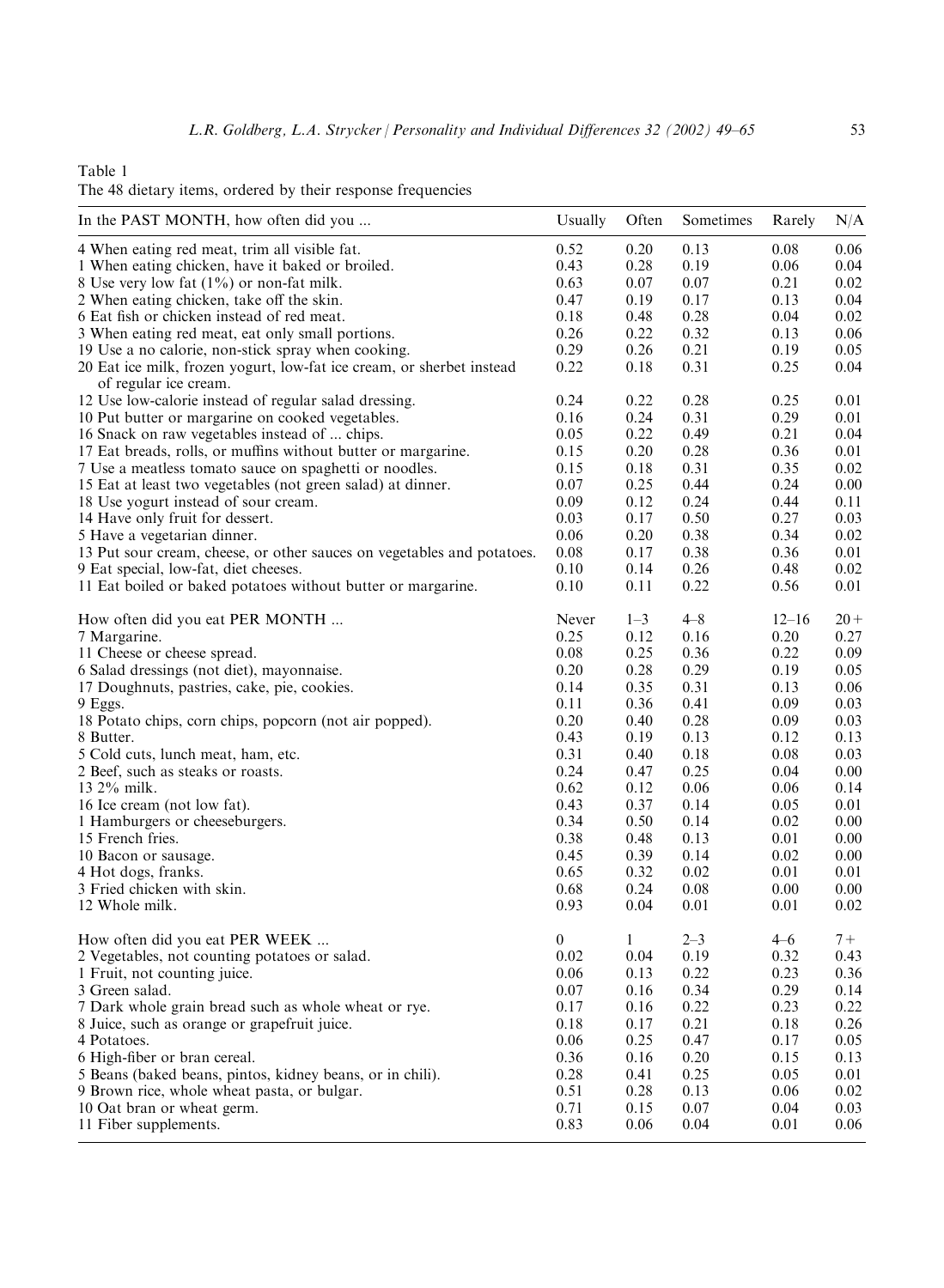reflecting a large first factor relative to any of the others. Fig. 1, which presents the complete plot for all 48 eigenvalues, shows the sharp drop from the first to the second factor, with some possible small dips after two, three, four, or five factors, but no equally clear break between any other pair of factors.<sup>1</sup>

The large first unrotated principal component (FUPC), which expresses the common core of content associated with all 48 items, reflects a general "less healthy" versus "more healthy" pattern of dietary practices.<sup>2</sup> The congruence coefficient between the factor loadings from the male and female subsamples on this component was 0.98. Table 2 presents the factor loadings of each of the 48 items on this first component in the total sample of research participants. The items that load most highly at the less healthy pole of this factor (e.g. frequently eating hamburgers or cheeseburgers) contrast sharply with those at the other pole (e.g. eating breads, rolls, or muffins without butter or margarine). Items with extremely low loadings on this general factor (frequency of eating potatoes and frequency of drinking juices) reflect other dietary features beyond the main one.

In the two-factor varimax rotations of these 48 items, again there were essentially no differences between the male and female subsamples; the congruence coefficients for the two sets of factor loadings were 0.94 and 0.92. When the factors were rotated by an oblique (promax) algorithm, the correlation between the factors was 0.36. Because the two-factor structure was remarkably stable across methods (e.g. components versus factors) and across samples of participants (e.g.



Fig. 1. Eigenvalues for the 48 dietary items.

<sup>2</sup> Factor scores on this first unrotated component correlated 0.998 with those from the first unrotated factor.

<sup>&</sup>lt;sup>1</sup> Analyses were carried out using both principal factors and principal components procedures. The two types of analyses produced virtually identical findings for the first eight unrotated factors and for the first four varimax-rotated factors. For example, each of the three corresponding factor scores derived from varimax rotations of three factors using the two procedures correlated 0.99 with each other. Consequently, only the findings based on principal components will be reported here.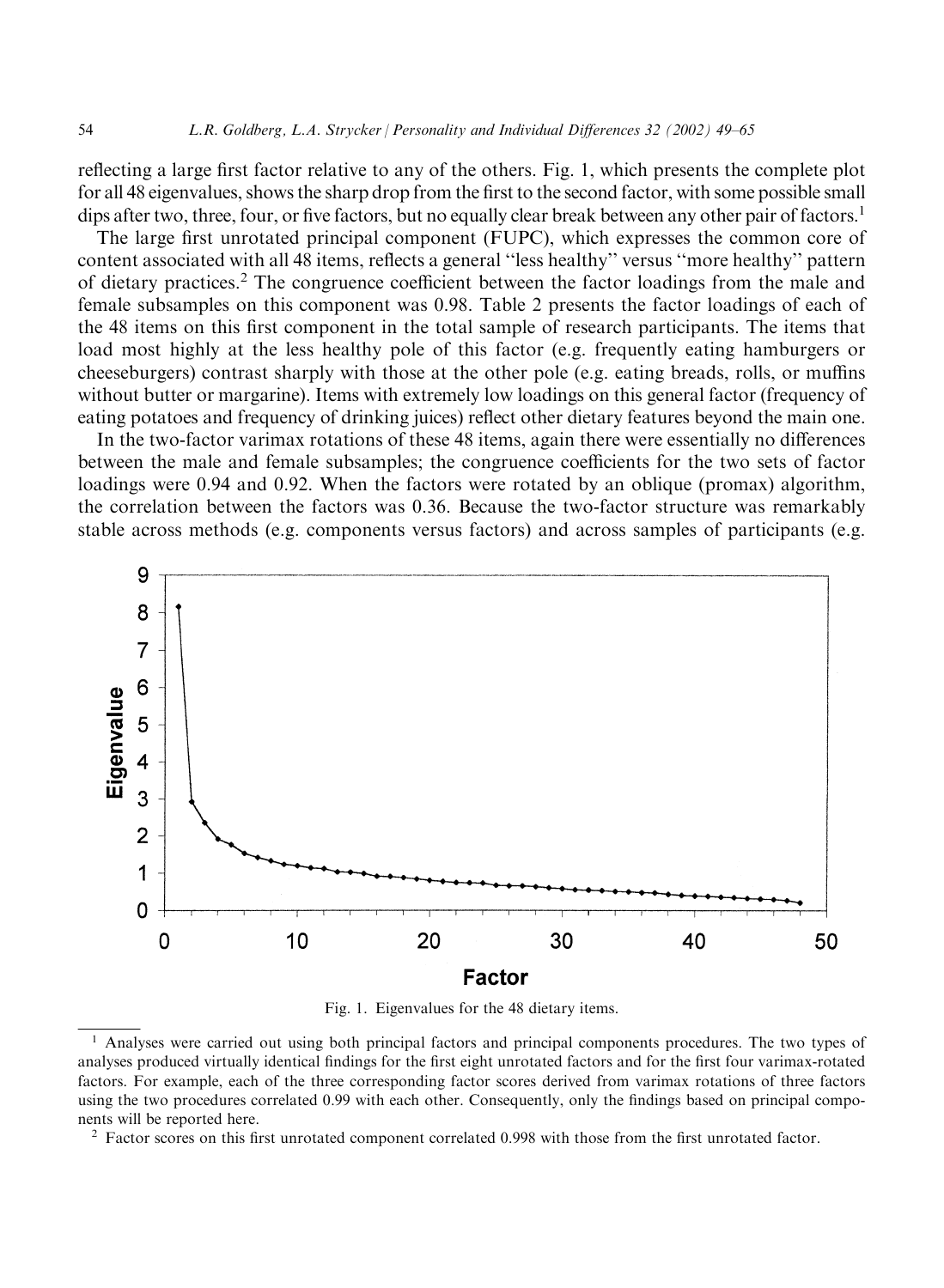| The four-factor structure of the 48 dietary items, plus the first unrotated principal component (FUPC) |  |  |  |  |
|--------------------------------------------------------------------------------------------------------|--|--|--|--|
|                                                                                                        |  |  |  |  |

|                                                            | <b>FUPC</b> | 4/1     | 4/2     | 4/3     | 4/4     |
|------------------------------------------------------------|-------------|---------|---------|---------|---------|
| When eating red meat, eat only small portions.             | 0.55        | 0.67    | 0.09    | 0.02    | 0.21    |
| When eating red meat, trim all visible fat.                | 0.53        | 0.64    | 0.04    | 0.12    | 0.13    |
| Eat fish or chicken instead of red meat.                   | 0.54        | 0.61    | 0.07    | 0.12    | 0.17    |
| Have vegetarian dinners.                                   | 0.45        | 0.61    | 0.04    | $-0.04$ | 0.19    |
| Use a meatless tomato sauce on spaghetti or noodles.       | 0.49        | 0.57    | 0.16    | 0.02    | 0.12    |
| When eating chicken, take off the skin.                    | 0.55        | 0.54    | 0.14    | 0.21    | 0.09    |
| When eating chicken, have it baked or broiled.             | 0.38        | 0.39    | 0.05    | 0.17    | 0.06    |
| Frequently eat beef, such as steaks or roasts.             | $-0.54$     | $-0.67$ | $-0.05$ | $-0.17$ | $-0.01$ |
| Frequently eat hamburgers or cheeseburgers.                | $-0.60$     | $-0.55$ | $-0.33$ | $-0.10$ | $-0.09$ |
| Frequently eat bacon or sausage.                           | $-0.48$     | $-0.50$ | $-0.10$ | $-0.28$ | 0.10    |
| Frequently eat fried chicken with skin.                    | $-0.48$     | $-0.50$ | $-0.13$ | $-0.19$ | 0.01    |
| Frequently eat hot dogs, franks.                           | $-0.43$     | $-0.41$ | $-0.32$ | 0.03    | $-01$   |
| Frequently eat cold cuts, lunch meat, ham, etc.            | $-0.40$     | $-0.37$ | $-0.34$ | 0.00    | 0.05    |
| Eat breads, rolls, or muffins without butter or margarine. | 0.58        | 0.28    | 0.56    | 0.17    | 0.11    |
| Eat boiled or baked potatoes without butter or margarine.  | 0.54        | 0.20    | 0.51    | 0.27    | 0.07    |
| Snack on raw vegetables instead of potato  chips.          | 0.44        | 0.10    | 0.46    | 0.09    | 0.32    |
| Have only fruit for dessert.                               | 0.40        | 0.11    | 0.41    | 0.05    | 0.30    |
| Use yogurt instead of sour cream.                          | 0.40        | 0.11    | 0.37    | 0.19    | 0.16    |
| Frequently eat margarine.                                  | $-0.24$     | $-0.06$ | $-0.68$ | 0.29    | 0.07    |
| Frequently eat doughnuts, pastries, cake, pie, or cookies. | $-0.33$     | $-0.04$ | $-0.45$ | $-0.21$ | 0.08    |
| Put butter or margarine on cooked vegetables.              | $-0.42$     | $-0.15$ | $-0.44$ | $-0.19$ | 0.00    |
| Put sour cream, cheese, etc. on vegetables and potatoes.   | $-0.38$     | $-0.06$ | $-0.41$ | $-0.23$ | $-0.07$ |
| Frequently eat French fries.                               | $-0.52$     | $-0.32$ | $-0.41$ | $-0.13$ | $-0.13$ |
| Frequently eat potato chips, corn chips, popcorn.          | $-0.40$     | $-0.07$ | $-0.40$ | $-0.24$ | $-0.10$ |
| Use low-calorie instead of regular salad dressing.         | 0.50        | 0.09    | 0.24    | 0.58    | 0.14    |
| Eat ice milk, etc. instead of regular ice cream.           | 0.55        | 0.23    | 0.23    | 0.57    | 0.05    |
| Eat special, low-fat, diet cheeses.                        | 0.49        | 0.10    | 0.23    | 0.52    | 0.22    |
| Use very low fat $(1\%)$ or non-fat milk.                  | 0.36        | 0.06    | 0.11    | 0.49    | 0.13    |
| Use a no calorie, non-stick spray when cooking.            | 0.36        | 0.09    | 0.14    | 0.43    | 0.10    |
| Frequently eat butter.                                     | $-0.25$     | $-0.06$ | 0.17    | $-0.67$ | 0.03    |
| Frequently eat salad dressings (not diet) or mayonnaise.   | $-0.54$     | $-0.29$ | $-0.30$ | $-0.49$ | 0.09    |
| Frequently drink 2% milk.                                  | $-0.30$     | $-0.06$ | $-0.08$ | $-0.46$ | $-0.03$ |
| Frequently eat ice cream (not low fat).                    | $-0.47$     | $-0.24$ | $-0.26$ | $-0.41$ | 0.06    |
| Frequently eat cheese or cheese spread.                    | $-0.27$     | 0.01    | $-0.32$ | $-0.36$ | 0.17    |
| Frequently eat eggs.                                       | $-0.29$     | $-0.25$ | $-0.11$ | $-0.35$ | 0.27    |
| Frequently drink whole milk.                               | $-0.21$     | $-0.11$ | $-0.17$ | $-0.18$ | 0.10    |
| Eat vegetables, not counting potatoes or salad.            | 0.37        | 0.10    | 0.24    | $-0.03$ | 0.62    |
| Eat fruit, not counting juice.                             | 0.42        | 0.12    | 0.26    | 0.08    | 0.56    |
| Eat green salads.                                          | 0.23        | $-0.07$ | 0.21    | $-0.01$ | 0.56    |
| Eat at least two vegetables (not green salad) at dinner.   | 0.34        | 0.09    | 0.19    | 0.05    | 0.54    |
| Eat oat bran or wheat germ.                                | 0.30        | 0.15    | $-0.01$ | 0.15    | 0.47    |
| Eat high-fiber or bran cereal.                             | 0.32        | 0.12    | $-0.01$ | 0.24    | 0.47    |
| Eat potatoes.                                              | $-0.10$     | $-0.22$ | $-0.15$ | $-0.03$ | 0.45    |
| Drink juice, such as orange or grapefruit juice.           | 0.10        | 0.04    | $-0.05$ | $-0.08$ | 0.44    |
| Eat dark whole grain bread such as whole wheat or rye.     | 0.30        | 0.16    | 0.01    | 0.15    | 0.39    |
| Eat beans (baked beans, pintos, etc. or in chili).         | 0.15        | 0.14    | $-0.04$ | $-0.08$ | 0.38    |
| Eat brown rice, whole wheat pasta, or bulgar.              | 0.33        | 0.27    | 0.13    | $-0.06$ | 0.38    |
| Take fiber supplements.                                    | 0.14        | $-0.02$ | $-0.09$ | 0.23    | 0.30    |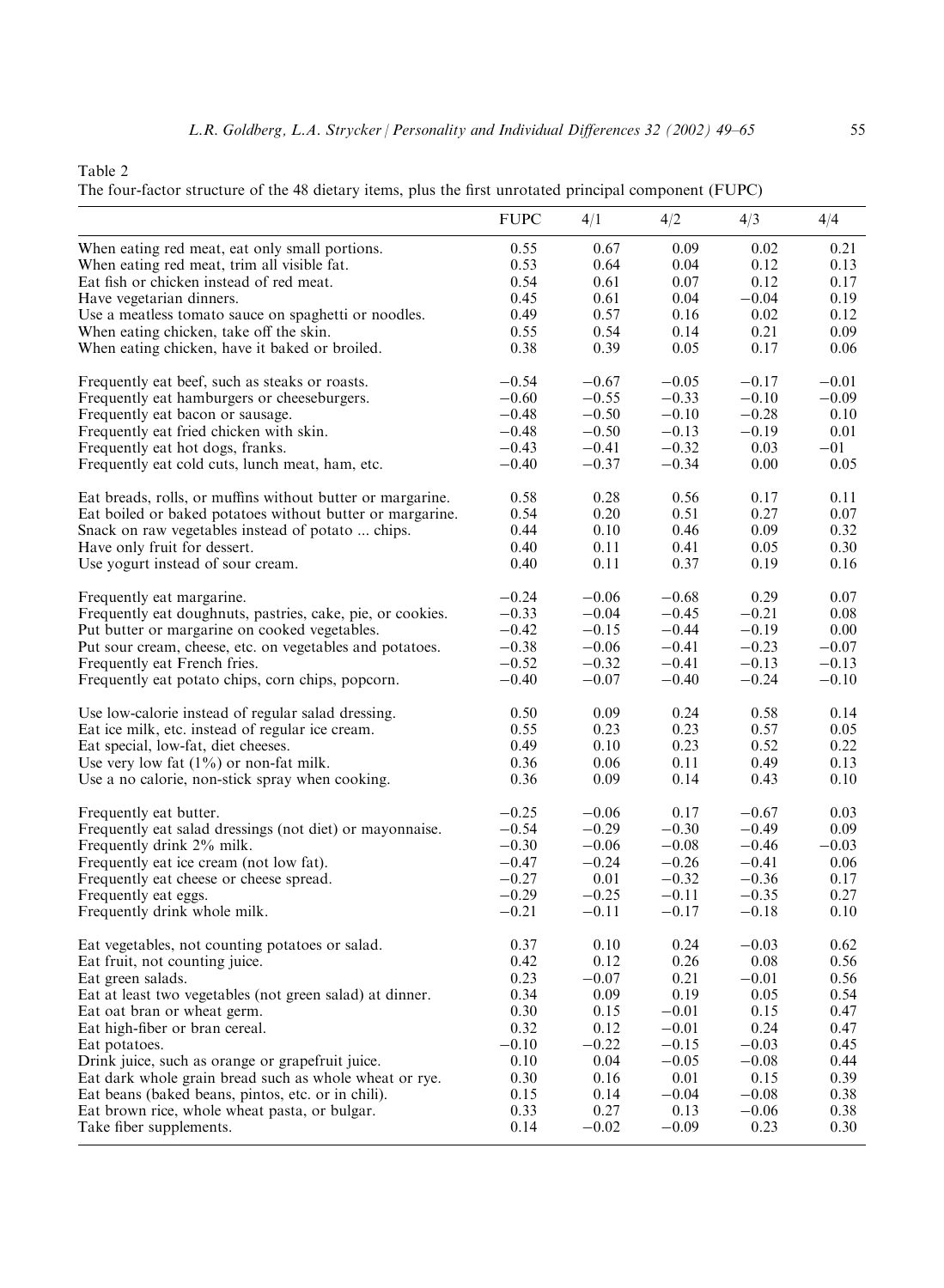men versus women), that structure may provide a useful representation for some purposes. On the other hand, there was a substantial imbalance in the number of items loading most highly on the two factors (34 versus 14). The larger of these two dimensions  $(2/1)$  reflects total fat consumption, whereas the smaller one (2/2) reflects total fiber intake.<sup>3</sup> Would a three-factor rotation break up the larger total fat factor into components reflecting, say, saturated versus unsaturated fats?

Both the two-factor and the three-factor structures are available from the authors. The third factor in the latter solution was virtually identical  $(r=0.96)$  to the second (Fiber) factor in the two-factor solution, whereas the large fat factor in that solution did indeed separate into two components of roughly equal size; the number of items loading most highly on the three factors were 15, 19, and 14. The items that loaded most highly on Factor  $3/1$  (Avoidance of meat fats) involve the frequency of eating beef, such as steaks and roasts, and the frequency of eating large versus small portions of red meat. The most prototypical items for Factor 3/2 (Avoidance of other kinds of fats) involve salad dressings (e.g. the use of low-calorie instead of regular salad dressings). And, the most highly loading items on Factor  $3/3$  (Fiber) reflect the frequencies of eating vegetables (not counting potatoes or salad), fruits, and green salads. In the oblique (promax) rotation of these three factors, the two factors involving fat correlated 0.52, whereas the Fiber factor was relatively independent  $(0.28 \text{ and } -0.21)$  of them both.

Factor  $3/1$  (Avoidance of meat fats) and Factor  $3/3$  (Consumption of fiber) retained their identity upon rotation of four and five factors, whereas Factor  $3/2$  (Avoidance of other fats) broke apart in rotations of more than three factors. Table 2 presents the four-factor representation; there were roughly equal numbers of items loading most highly on each of the four factors (13, 11, 12, and 12). Of the four factors, the first three are bipolar, whereas the last (Fiber) factor includes no negatively loading items. Factors 4/1 (Avoidance of meat fats) and Factor 4/4 (Consumption of fiber) are virtually identical to their counterparts in the higher-level representations. The two additional fat-avoidance factors might be labeled Avoidance of foods flavored with fat (Factor  $4/2$ ) and Substitution of low-fat equivalents for high-fat foods (Factor  $4/3$ ).

The correlations among the factor scores derived from rotations of different numbers of factors were used to provide a hierarchical representation of the 48 dietary items, as displayed in Fig. 2. Translating the relations displayed in Fig. 2 into words, one could say that a large undifferentiated factor reflecting a General Healthy Diet (FUPC) subdivides into two lower-level megacomponents reflecting the Avoidance of Fat  $(2/1)$  and the Consumption of Fiber  $(2/2)$ . The Total Fat factor  $(2/1)$  in turn subdivides into two components, reflecting the Avoidance of Meat-related Fats  $(3/1)$  and the Avoidance of Fats of Other Kinds  $(3/2)$ . Finally, the latter fat factor  $(3/2)$ subdivides into components reflecting the Avoidance of Foods Flavored with Fat (4/2) and the Substitution of Low-fat for High-fat Foods  $(4/3).<sup>4</sup>$ 

<sup>&</sup>lt;sup>3</sup> Throughout this article, we will refer to the rotated factors by their hierarchical level (the first number listed) and by their size (the second number). Thus, the label " $2/1$ " refers to the largest factor in the two-factor solution; the label "4/4" refers to the smallest factor in the four-factor solution.

<sup>&</sup>lt;sup>4</sup> Readers may wonder how this factor structure corresponds to that proposed by Kristal, Shattuck and Henry (1990). Those investigators developed items reflecting four types of eating practices: (1) avoiding high-fat foods ("Exclusion"); (2) altering foods to make them lower in fat ("Modification"); (3) using new lower-fat equivalents of older foods ("Substitution"); and (4) using alternative cooking techniques or ingredients ("Replacement"). In their analyses of these items, they extracted five small factors: (1) avoiding fat as seasoning; (2) avoiding meat; (3) modifying high-fat foods; (4) substituting special low-fat foods; and (5) replacing high-fat foods with low-fat equivalents. In our analyses of a more complete set of eating practices, their item clusters bear only a modest similarity to the present factors.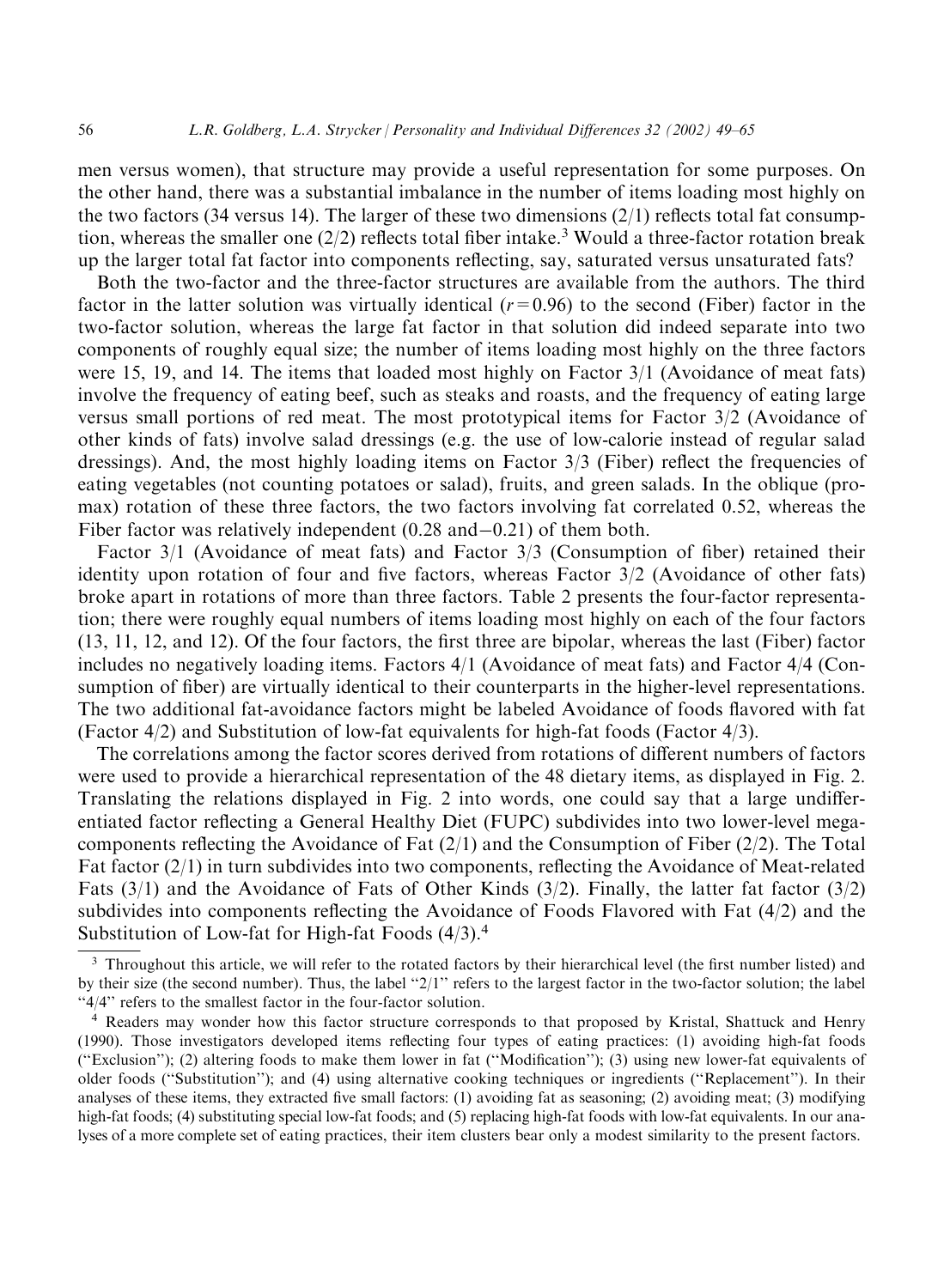#### 3.3. Correlates of the dietary factors

The factor scores from the first unrotated component and from orthogonal (varimax) rotations of two, three, and four factors (10 factor scores in all) were correlated with all available demographic, personality, and interest variables. Table 3 presents the correlations between the dietary factors and the demographic variables of age, gender, and education. Given that factors  $3/3$  and  $4/4$  were virtually identical to factor  $2/2$  (Consumption of Fiber), only the correlations with the higher-level factor are included in this and subsequent tables. And given that factors  $3/1$  and  $4/1$  (Avoidance of Fat from Meats) were virtually identical, only the former has been included in the tables.

Although none of the dietary factors was highly related to educational level in this sample, there were some significant associations with both age and gender. Older participants reported eating more fiber in their diets than did younger ones  $(r=0.37)$ , and women reported more avoidance of fats from meats than did men  $(r=0.34)$ . To control for these associations between the dietary factors and demographic variables, we used multiple regression analysis to predict each of the dietary factors from the three demographic variables, and then obtained residual



Fig. 2. The hierarchical structure of the 48 dietary items.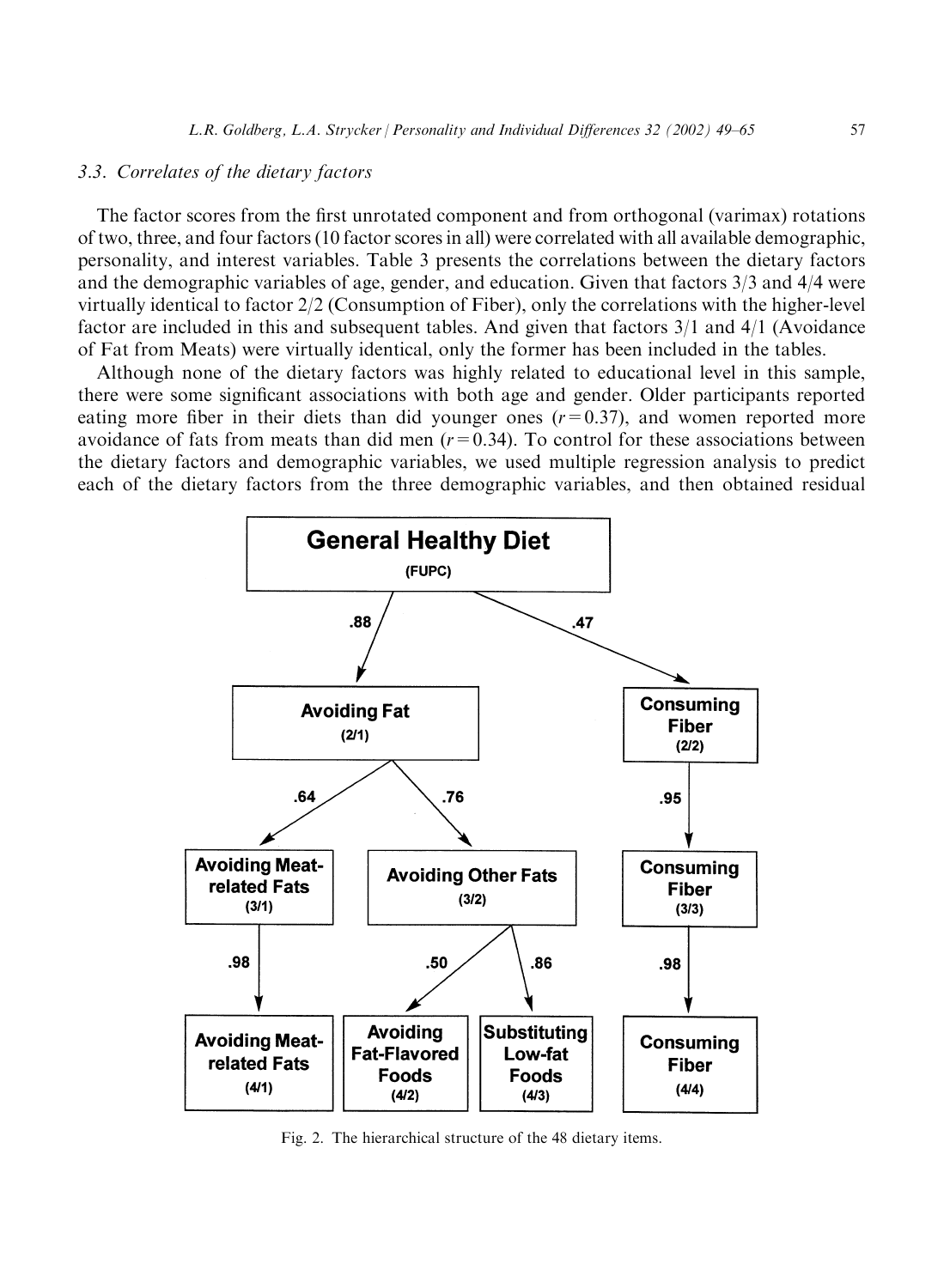factor scores with gender, age, and education partialed out. Table 4 provides the correlations between the residual dietary factors (with the demographic variables partialed out) and scores from selected personality and interest scales. Because in this large sample correlations as low as 0.10 and 0.13 are significantly different from zero at the 0.05 and 0.01 levels respectively, only the highest correlations and those with attributes of theoretical interest (such as intelligence and measures of psychopathology) are highlighted.

In the top section of the table are the correlations of each of the seven dietary factors with a short intelligence test that is included as a measure of Factor B in the 16PF.<sup>5</sup> Also included there are the correlations with three measures of psychopathology: The Center for Epidemiologic Studies Depression Scale (CES-D; Radloff, 1977), the Neuroticism domain score from the NEO-PI-R (Costa & McCrae, 1992), and a newly revised version of the Dissociative Experiences Scale (Bernstein & Putnam, 1986; Goldberg, 1999b). None of these correlations was as large as 0.20, indicating that in this sample there were no substantial associations of any of the dietary factors with measures of intelligence or psychopathology.

Roughly a year before the administration of the present eating surveys, participants in this sample had completed a 39-item questionnaire measuring a wide variety of health attitudes and behaviors; this health survey had been adapted from a similar instrument developed by Vickers, Conway and Hervig (1990). Analyses of responses to the health-related items uncovered three basic health factors: (1) Risk Avoidance (e.g. "I carefully obey traffic rules"; "I do not drink" versus "I cross busy streets in the middle of the block"; "I take more chances doing things than the average person"); (2) Good Health Practices ("I exercise to stay healthy"; "I see a dentist for regular checkups"; "I don't smoke"); and (3) Health Concerns ("I gather information on things that affect my health"; "I discuss health with friends, neighbors, and relatives"; "I avoid areas with high pollution"). Orthogonal factor scores for each of these three health dimensions were correlated with the dietary factors, and these correlations are included near the top of Table 4. Although none of the dietary factors was highly associated with the health dimension of Risk Avoidance, there were moderate relations with Health Concerns and substantial relations with

Table 3 Correlations between the dietary factors and the demographic variables of age, gender, and education<sup>a</sup>

| Age     | Gender $(M=1;F=2)$ | Educational level |
|---------|--------------------|-------------------|
| 0.14    | 0.27               | 0.10              |
| 0.00    | 0.25               | 0.04              |
| 0.30    | 0.11               | 0.13              |
| $-0.12$ | 0.34               | 0.06              |
| 0.14    | 0.04               | 0.02              |
| 0.06    | 0.16               | 0.08              |
| 0.16    | $-0.03$            | $-0.01$           |
|         |                    |                   |

<sup>a</sup> Note: Correlations over 0.20 are listed in bold; those over 0.30 are also italic.

58

<sup>&</sup>lt;sup>5</sup> Although the other 15 16PF factors are measured by personality-descriptive statements, Factor B ("Reasoning") is measured by objective (maximum-performance) "problem-solving questions" (e.g. Which should come next at the end of this series of numbers: 1, 2, 0, 3, -1 [5, 4, -3]).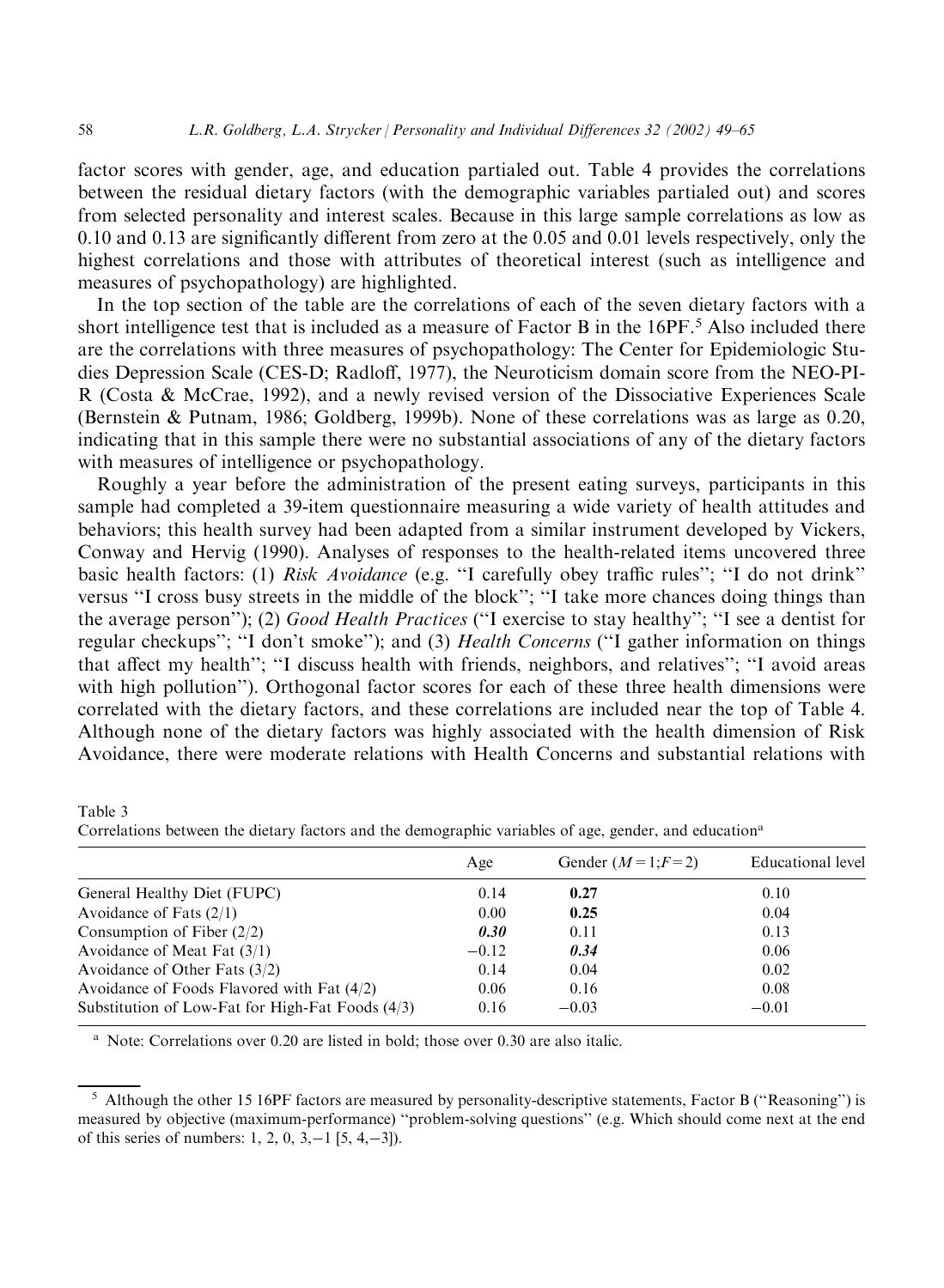Table 4

Correlations between the residual dietary factors (with the demographic variables partialed out) and selected personality and interest variables<sup>a</sup>

| Variable                              | General Healthy Avoidance Consumption Avoidance of |                  |                   |          |                                    | Avoidance                             | Substitution |
|---------------------------------------|----------------------------------------------------|------------------|-------------------|----------|------------------------------------|---------------------------------------|--------------|
|                                       | Diet (FUPC)                                        | of fats<br>(2/1) | of fiber<br>(2/2) | Meat     | Other<br>Fats $(3/1)$ Fats $(3/2)$ | of fat<br>flavor $(4/2)$ fats $(4/3)$ | of low       |
| Intelligence (16PF)                   | 0.08                                               | 0.07             | 0.05              | 0.08     | 0.02                               | 0.12                                  | $-0.04$      |
| Depression (CES-D)                    | $-0.09$                                            | $-0.06$          | $-0.08$           | $-0.01$  | $-0.08$                            | $-0.11$                               | $-0.03$      |
| Neuroticism (NEO-lPI-R)               | $-0.06$                                            | $-0.03$          | $-0.07$           | 0.00     | $-0.05$                            | $-0.12$                               | 0.01         |
| Dissociation (DES)                    | $-0.08$                                            | $-0.11$          | 0.03              | 0.04     | $-0.17$                            | $-0.08$                               | $-0.15$      |
| Good Health Practices                 | 0.34                                               | 0.26             | 0.23              | 0.27     | 0.14                               | 0.15                                  | $0.10\,$     |
| <b>Health Concerns</b>                | 0.19                                               | 0.10             | 0.20              | 0.11     | 0.06                               | $-0.02$                               | 0.11         |
| Risk-Avoidance                        | $-0.02$                                            | 0.01             | $-0.05$           | $-0.06$  | 0.06                               | $-0.03$                               | 0.08         |
| NEO-PI-R                              |                                                    |                  |                   |          |                                    |                                       |              |
| Openness (O)                          | 0.14                                               | 0.01             | 0.27              | 0.16     | $-0.08$                            | 0.15                                  | $-0.16$      |
| Aesthetics (O2)                       | 0.15                                               | 0.02             | 0.28              | 0.20     | $-0.11$                            | 0.10                                  | $-0.15$      |
| Actions (O4)                          | 0.20                                               | 0.08             | 0.27              | 0.19     | $-0.02$                            | 0.17                                  | $-0.09$      |
| Ideas (O5)                            | 0.06                                               | $-0.03$          | 0.19              | 0.06     | $-0.07$                            | 0.13                                  | $-0.14$      |
| Feelings (O3)                         | 0.09                                               | 0.00             | 0.19              | 0.07     | $-0.04$                            | 0.09                                  | $-0.09$      |
| Values (O6)                           | 0.09                                               | 0.04             | 0.10              | 0.15     | $-0.06$                            | $0.08\,$                              | $-0.11$      |
| Fantasy (O1)                          | 0.02                                               | $-0.04$          | 0.12              | $0.00\,$ | $-0.04$                            | $0.08\,$                              | $-0.08$      |
| Tender-Mindedness (A6)                | 0.14                                               | 0.08             | 0.13              | 0.23     | $-0.07$                            | $-0.02$                               | $-0.05$      |
| Agreeableness (A)                     | 0.10                                               | 0.09             | 0.05              | 0.11     | 0.02                               | 0.03                                  | 0.02         |
| Conscientiousness (C)                 | 0.11                                               | 0.12             | 0.01              | 0.03     | 0.14                               | 0.02                                  | 0.15         |
| Extraversion (E)                      | 0.02                                               | $-0.02$          | 0.09              | $-0.07$  | 0.03                               | 0.01                                  | 0.04         |
| 16PF                                  |                                                    |                  |                   |          |                                    |                                       |              |
| Openness to Change (Q1)<br><b>TCI</b> | 0.13                                               | 0.04             | 0.19              | 0.19     | $-0.08$                            | 0.13                                  | $-0.16$      |
| Transpersonal Ident. (ST2)            | 0.09                                               | $-0.01$          | 0.23              | 0.14     | $-0.11$                            | 0.00                                  | $-0.10$      |
| Self-Forgetful (ST1)                  | 0.01                                               | $-0.10$          | 0.22              | 0.05     | $-0.15$                            | 0.02                                  | $-0.17$      |
| <b>CISS</b>                           |                                                    |                  |                   |          |                                    |                                       |              |
| Liberal Arts Professor                | 0.11                                               | 0.07             | 0.10              | 0.23     | $-0.10$                            | 0.07                                  | $-0.14$      |
| Teacher: K-12                         | 0.13                                               | 0.12             | 0.05              | 0.23     | $-0.03$                            | 0.03                                  | $-0.05$      |
| Physician                             | 0.16                                               | 0.16             | 0.03              | 0.22     | 0.03                               | 0.12                                  | $-0.03$      |
| Commercial Artist                     | 0.06                                               | 0.03             | 0.07              | 0.21     | $-0.13$                            | 0.03                                  | $-0.16$      |
| Retail Store Manager                  | $-0.16$                                            | $-0.14$          | $-0.06$           | $-0.26$  | 0.03                               | $-0.12$                               | 0.09         |
| Hotel Manager                         | $-0.15$                                            | $-0.16$          | $-0.02$           | $-0.24$  | $-0.01$                            | $-0.11$                               | 0.05         |
| Marketing Director                    | $-0.16$                                            | $-0.16$          | $-0.03$           | $-0.23$  | $-0.02$                            | $-0.08$                               | 0.02         |
| CEO/President                         | $-0.14$                                            | $-0.13$          | $-0.05$           | $-0.23$  | 0.01                               | $-0.03$                               | 0.02         |
| Financial Planner                     | $-0.15$                                            | $-0.14$          | $-0.04$           | $-0.22$  | $0.00\,$                           | $-0.09$                               | 0.05         |
| Realtor                               | $-0.14$                                            | $-0.13$          | $-0.06$           | $-0.22$  | 0.01                               | $-0.10$                               | 0.07         |

<sup>a</sup> Correlations over 0.20 are listed in bold; those over 0.30 are also in italic. 16PF, Sixteen Personality Factors Questionnaire; TCI, Temperament and Character Inventory; CISS, Campbell Interests and Skills Survey; CES-D, Center for Epidemiologic Studies Depression Scale; DES, Dissociative Experiences Scale.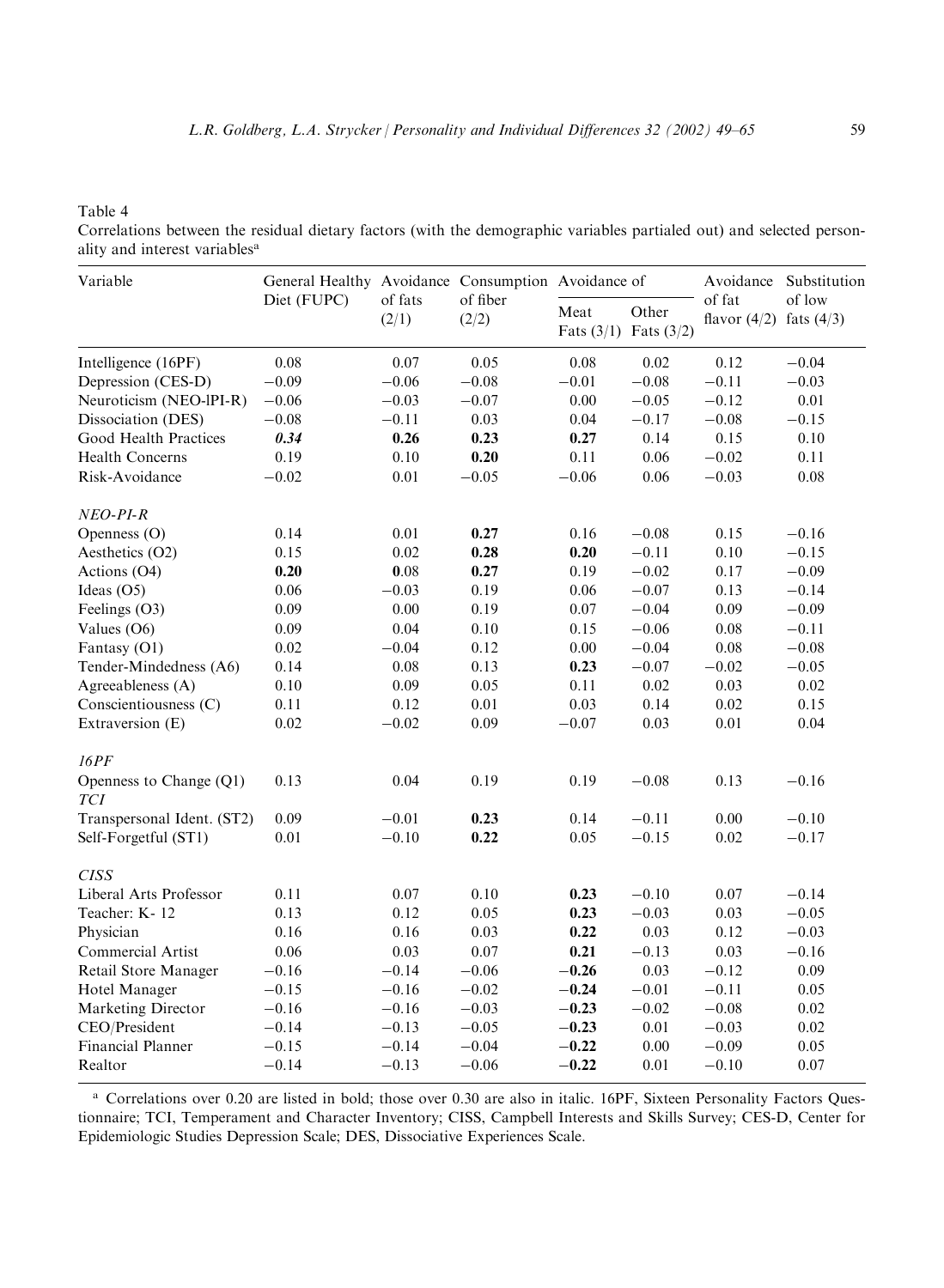Good Health Practices. The highest correlation in the table is that between Good Health Practices and the first unrotated component of the dietary items  $(r=0.34)$ .

The correlations displayed in Table 4 suggest that the two lowest level factors (Avoidance of Foods Flavored with Fat and Substitution of Low-fat for High-fat Foods) do not elicit as strong correlations with the personality and interest variables as do the higher-level factors, probably because the lower-level factors include fewer items and thus are substantially less reliable. At higher levels in the hierarchy, it appears that the factor measuring Avoidance of Meat Fats tends to be more highly associated with measures of personality and interests than the factors measuring the Avoidance of Other Kinds of Fats and Avoidance of All Types of Fats, suggesting that it is the consumption versus avoidance of meat fat per se that is the most crucial component in these correlational patterns.

Those variables that turned out to be most highly associated with the avoidance of meat fats include the Good-health-practices factor from the Health Questionnaire, the Tender-mindedness (A6) facet of the Agreeableness domain in the NEO-PI-R, and a strong pattern of vocational interests measured by the CISS: Meat avoiders tend to have interests similar to those of liberal arts professors, elementary and high school teachers, physicians, and commercial artists, whereas meat consumers tend to have interests similar to those of managers (store and hotel), marketing directors, corporate CEO/presidents, financial planners, and realtors. In more stereotypical language, the contrast might be described as that between the quasi-vegetarian, liberal, intellectual, service-oriented person and the red-meat-eating, pragmatic, business- and action-oriented power broker. Remarkably, this strong pattern of associations emerged even after gender differences were taken into account.

In contrast to the meat-eater syndrome just described, the highest correlates of fiber consumption (factors  $2/2$ ,  $3/3$ , and  $4/4$ ) were in the domain of Openness to Experience of the NEO-PI-R, including Openness to Aesthetics  $(O2)$ , Actions  $(O4)$ , Ideas  $(O5)$ , and to a lesser extent Feelings (O3) and Values (O6). Also associated with high fiber consumption were two scales from the Self-Transcendence domain of the TCI, labeled Transpersonal identification versus Self-differentiation (ST2) and Self-forgetful versus Self-conscious experience (ST1); the corresponding IPIP<sup>6</sup> (Goldberg, 1999a) versions of the constructs measured by these TCI scales are labeled Romanticism and Imagination. Those persons who report higher fiber consumption tend to be more open to experience, romantic, and imaginative than those who report lower fiber intake.

To better understand the *combined* impact of the major personality dimensions on dietary selections, the five domain scores from the NEO-PI-R were used as predictors in multiple regression analyses to predict each of the residualized dietary factors. The standardized regression coefficients from these analyses are reported in Table 5, along with the multiple correlations  $(R)$ . The most consistent predictor of eating practices across all seven factors was Openness to

<sup>&</sup>lt;sup>6</sup> Goldberg (1999a) has used an item format developed by De Raad and Hendriks (1997) to construct new scales measuring each of the constructs in the NEO-PI-R, CPI, 16PF, HPI, and TCI inventories, as well as to develop 45 bipolar AB5C scales. The scales are scored from subsets of 1412 items, dubbed the International Personality Item Pool (IPIP). The IPIP items are all phrased as short verbal expressions (e.g. Accept challenging tasks, Act as I please, Am afraid of many things, Avoid crowds, Believe kids need tough love, Can keep a secret, Can't stand rude people). Participants in the present community sample have completed all of the IPIP items (administered in three subsets), and thus their scores are available on the new IPIP scales. Characteristics of these new scales, and their scoring keys, are available from the author.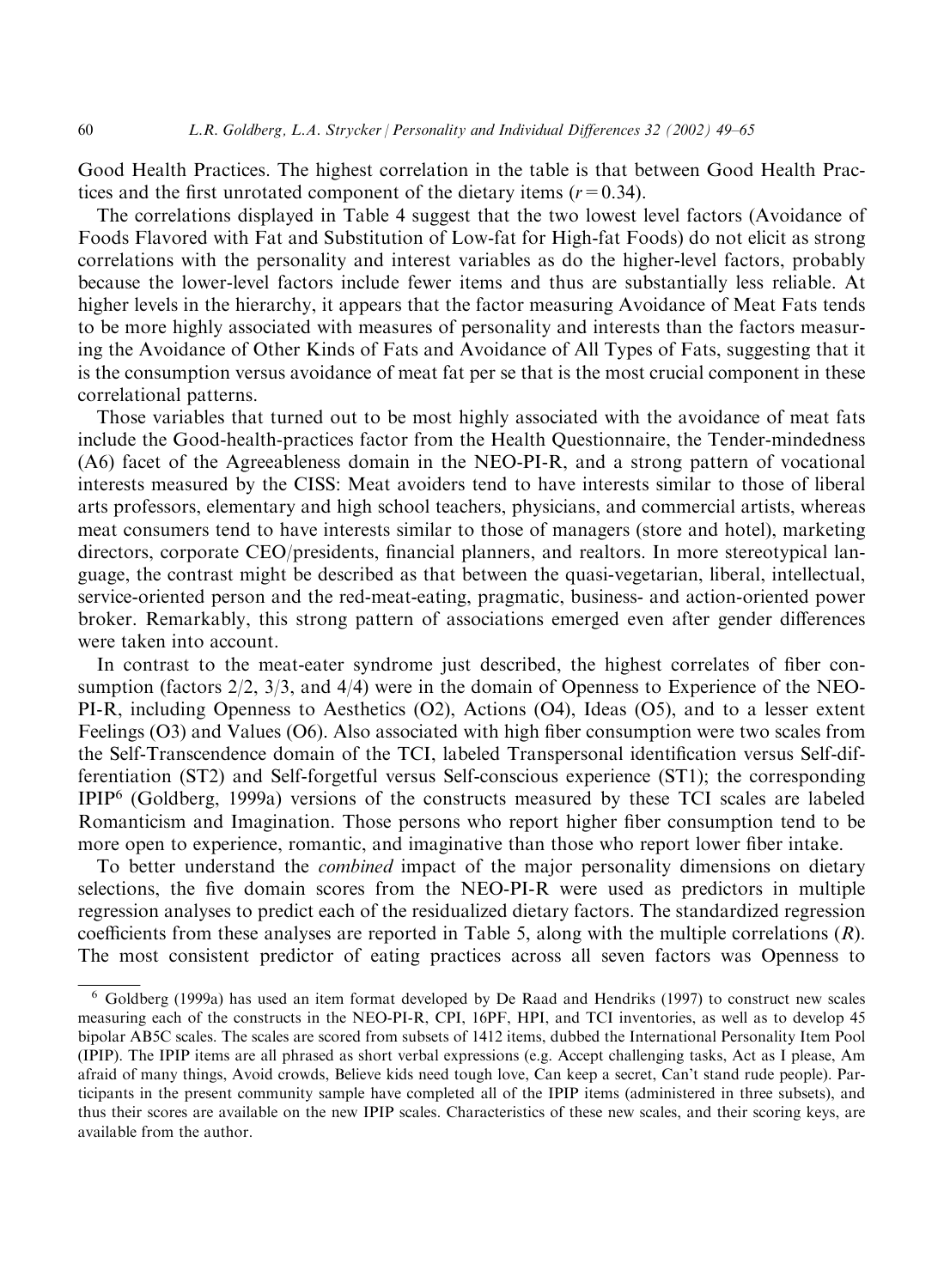Experience, with statistically significant positive regression weights in predictions of fiber consumption, avoidance of meat fats, avoidance of foods flavored by fat, and general healthy dietary practices, and a significant negative weight in the prediction of the substitution of low-fat for high-fat foods. In addition, Conscientiousness played a significant role in the predictions of general healthy dietary practices, including the avoidance of fats, substitution of low-fat for high-fat foods, and the avoidance of non-meat fats. Extraversion was negatively associated with the avoidance of meat fats, whereas Neuroticism was negatively associated with the avoidance of foods flavored with fat. Agreeableness was generally not significantly involved in these predictions.

A more fine-grained way to understand these relations is by using the Abridged Big-Five dimensional Circumplex (AB5C) model of Hofstee, De Raad, and Goldberg (1992), which classifies personality traits into 10 subsets by their two highest Big-Five factor loadings, and then maps the circular relations among the traits within each of the circumplex structures formed by the 10 factor pairs. Each circumplex is divided into 12 equal-sized segments, and the segments are labeled by their circular locations as on a compass (e.g. the  $I + /II +$  segment includes all traits with their highest loadings on the positive pole of Extraversion [Factor I] and their secondary loading on the positive pole of Agreeableness [Factor II]). In total, there are 90 such "facets," and since each facet can be paired with the one located directly opposite it on the circle, there are 45 bipolar dimensions in the AB5C model. Using the 100 unipolar Big-Five factor markers developed by Goldberg (1992) to map the Big-Five factor locations, IPIP scales were developed to measure each of the 45 bipolar AB5C dimensions; these 45 new IPIP scales are described in Goldberg (1999a). The AB5C scales that correlated most highly with one or more of the dietary factors are presented in Table 6.

In contrast to the findings displayed in Table 4, all of the lower-level dietary factors are now each associated with a somewhat different pattern of personality dimensions: (1) individuals who substitute low-fat for high-fat foods described themselves in terms that reflect Dutifulness, Orderliness, and Conscientiousness; (2) persons who particularly avoid foods flavored with fat described themselves in ways that reflect Quickness/Alertness and high Intellect; (3) those who try to avoid non-meat types of fat described themselves in ways that reflect Morality and Cooperativeness, as well as Dutifulness and Purposefulness; (4) individuals who tend to avoid meat fats

Table 5

Relations between the residualized dietary factors (demographic variables partialed out) and the five-factor model: standardized regression coefficients from multiple regression analyses of the domain scores from the NEO-PI-R<sup>a</sup>

| Dietary factor                                     | N        | E        | $\Omega$ |         |         | R    |
|----------------------------------------------------|----------|----------|----------|---------|---------|------|
| General Healthy Diet (FUPC)                        | 0.01     | $-0.06$  | $0.18*$  | 0.08    | $0.15*$ | 0.22 |
| Avoidance of Fats $(2/1)$                          | 0.04     | $-0.06$  | 0.06     | 0.07    | $0.15*$ | 0.16 |
| Total Fiber Consumption $(2/2)$                    | $-0.05$  | $-0.02$  | $0.28*$  | 0.03    | 0.03    | 0.28 |
| Avoidance of Meat Fats $(3/1)$                     | 0.03     | $-0.15*$ | $0.22*$  | 0.11    | 0.09    | 0.24 |
| Avoidance of Other Fats $(3/2)$                    | 0.01     | 0.04     | $-0.08$  | 0.01    | 0.12    | 0.15 |
| Avoidance of Foods Flavored with Fat (4/2)         | $-0.14*$ | $-0.08$  | $0.18*$  | $-0.01$ | 0.01    | 0.21 |
| Substitution of Low-Fat for High-Fat Foods $(4/3)$ | 0.09     | 0.09     | $-0.17*$ | 0.02    | $0.14*$ | 0.23 |
|                                                    |          |          |          |         |         |      |

<sup>a</sup> N, Neuroticism; E, Extraversion; O, Openness to Experience; A, Agreeableness; C, Conscientiousness; R, Multiple Correlation.

 $*P < 0.01$ .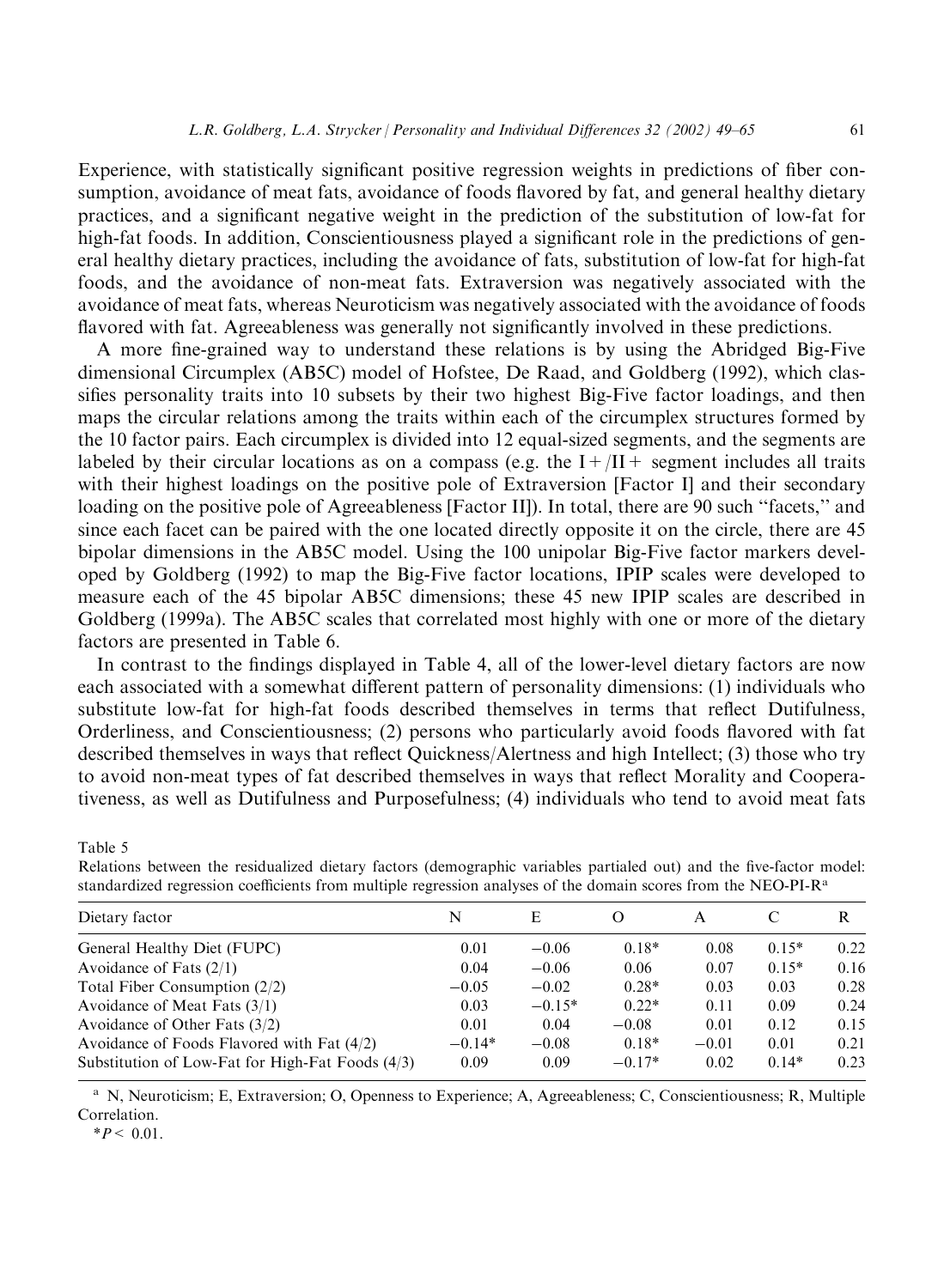Table 6

Correlations between the residual dietary factors (with the demographic variables partialed out) and selected AB5C facets<sup>a</sup>

| <b>AB5C</b> Facet Label |                                  | General Healthy Avoidance Consumption Avoidance of |                  |                   |          |                                    | Avoidance                              | Substitution |  |
|-------------------------|----------------------------------|----------------------------------------------------|------------------|-------------------|----------|------------------------------------|----------------------------------------|--------------|--|
|                         |                                  | Diet (FUPC)                                        | of fats<br>(2/1) | of fiber<br>(2/2) | Meat     | Other<br>Fats $(3/1)$ Fats $(3/2)$ | of fat<br>flavour $(4/2)$ fats $(4/3)$ | of low       |  |
| $I + / IV +$            | Poise                            | 0.04                                               | $-0.04$          | $0.16*$           | 0.00     | $-0.03$                            | 0.05                                   | $-0.05$      |  |
| $I + /IV -$             | Talkativeness                    | $-0.16*$                                           | $-0.16*$         | $-0.04$           | $-0.14*$ | $-0.09$                            | $0.02\,$                               | $-13*$       |  |
| $I + /V$ -              | Sociability                      | $-0.05$                                            | $-0.05$          | $-0.02$           | $-0.14*$ | 0.05                               | $-0.04$                                | 0.09         |  |
| $II + / III +$          | Morality                         | 0.07                                               | 0.13             | $-0.10$           | $-0.01$  | $0.16*$                            | 0.00                                   | $0.18*$      |  |
| $II + /V +$             | Empathy                          | $0.15*$                                            | 0.10             | $0.14*$           | $0.14*$  | 0.03                               | 0.09                                   | $-0.01$      |  |
| $II + /I$               | Cooperation                      | $0.15*$                                            | $0.17*$          | $-0.03$           | 0.08     | $0.16*$                            | 0.05                                   | $0.16*$      |  |
|                         | $III + /III +$ Conscientiousness | 0.11                                               | 0.11             | 0.02              | $-0.02$  | $0.15*$                            | $-0.01$                                | $0.19*$      |  |
| $III + /I +$            | Efficiency                       | $0.16*$                                            | $0.14*$          | 0.07              | 0.06     | $0.14*$                            | 0.03                                   | $0.17*$      |  |
| $III + / II +$          | Dutifulness                      | 0.10                                               | $0.14*$          | $-0.06$           | $-0.01$  | $0.18*$                            | $-0.03$                                | $0.23*$      |  |
|                         | $III + /IV +$ Purposefulness     | $0.15*$                                            | $0.14*$          | 0.05              | 0.03     | $0.16*$                            | 0.04                                   | $0.17*$      |  |
| $III + /V +$            | Organization                     | $0.16*$                                            | $0.14*$          | 0.08              | 0.10     | 0.10                               | 0.07                                   | 0.09         |  |
| $III + /I$              | Cautiousness                     | 0.09                                               | $0.13*$          | $-0.06$           | 0.05     | 0.12                               | $-0.05$                                | $0.17*$      |  |
| $III + / II$            | Rationality                      | 0.01                                               | 0.09             | $-0.16*$          | $-0.07$  | $0.16*$                            | 0.02                                   | $0.16*$      |  |
| $III + /V$ -            | Orderliness                      | 0.04                                               | 0.05             | $-0.02$           | $-0.11$  | $0.15*$                            | $-0.05$                                | $0.21*$      |  |
|                         | $IV + / III +$ Moderation        | $0.15*$                                            | $0.16*$          | 0.00              | 0.08     | $0.14*$                            | 0.10                                   | 0.10         |  |
| $IV + /V +$             | Toughness                        | 0.07                                               | 0.05             | 0.05              | 0.02     | 0.05                               | $0.14*$                                | $-0.02$      |  |
| $IV + / III$ -          | Cool-headedness                  | 0.08                                               | 0.06             | 0.06              | 0.05     | 0.04                               | $0.15*$                                | $-0.04$      |  |
| $V + /V +$              | Intellect                        | 0.09                                               | 0.02             | $0.15*$           | 0.05     | 0.00                               | $0.15*$                                | $-0.08$      |  |
| $V + /I +$              | Ingenuity                        | 0.06                                               | $-0.01$          | $0.14*$           | 0.04     | $-0.03$                            | 0.08                                   | $-0.07$      |  |
| $V + / II +$            | Reflection                       | 0.13                                               | 0.04             | $0.20*$           | $0.19*$  | $-0.08$                            | 0.03                                   | $-0.09$      |  |
| $V + / IV +$            | <b>Ouickness</b>                 | 0.13                                               | 0.06             | $0.16*$           | 0.07     | 0.04                               | $0.20*$                                | $-0.06$      |  |
| $V + / II$              | Creativity                       | $0.08\,$                                           | 0.03             | 0.11              | 0.04     | 0.02                               | $0.14*$                                | $-0.05$      |  |
| $V + /III$ -            | Imagination                      | 0.12                                               | 0.01             | $0.24*$           | $0.15*$  | $-0.08$                            | 0.06                                   | $-0.10$      |  |
| $V + /IV$               | Depth                            | 0.09                                               | 0.02             | $0.16*$           | 0.06     | $-0.01$                            | 0.06                                   | $-0.04$      |  |

<sup>a</sup> AB5C, Abridged Big Five-dimensional Circumplex model (Hofstee et al. 1992). Correlations above 0.20 are listed in bold.

 $*P < 0.01$ .

described themselves in ways that reflect Reflection and Imagination, as opposed to Talkativeness and Sociability; and (5) persons who report particularly high consumption of fiber described themselves in ways that reflect Imagination, Reflection, Quickness, Poise, and Intellect.

## 4. Discussion

When compared to the few previous large-scale investigations of the links between dietary practices and personality attributes (e.g. Falconer et al. 1993; Yeo et al., 1997), our study is unique. Because we had access to a far wider range of measures of personality attributes than other investigators, we are able to provide a more fine-grained assessment of personality-dietary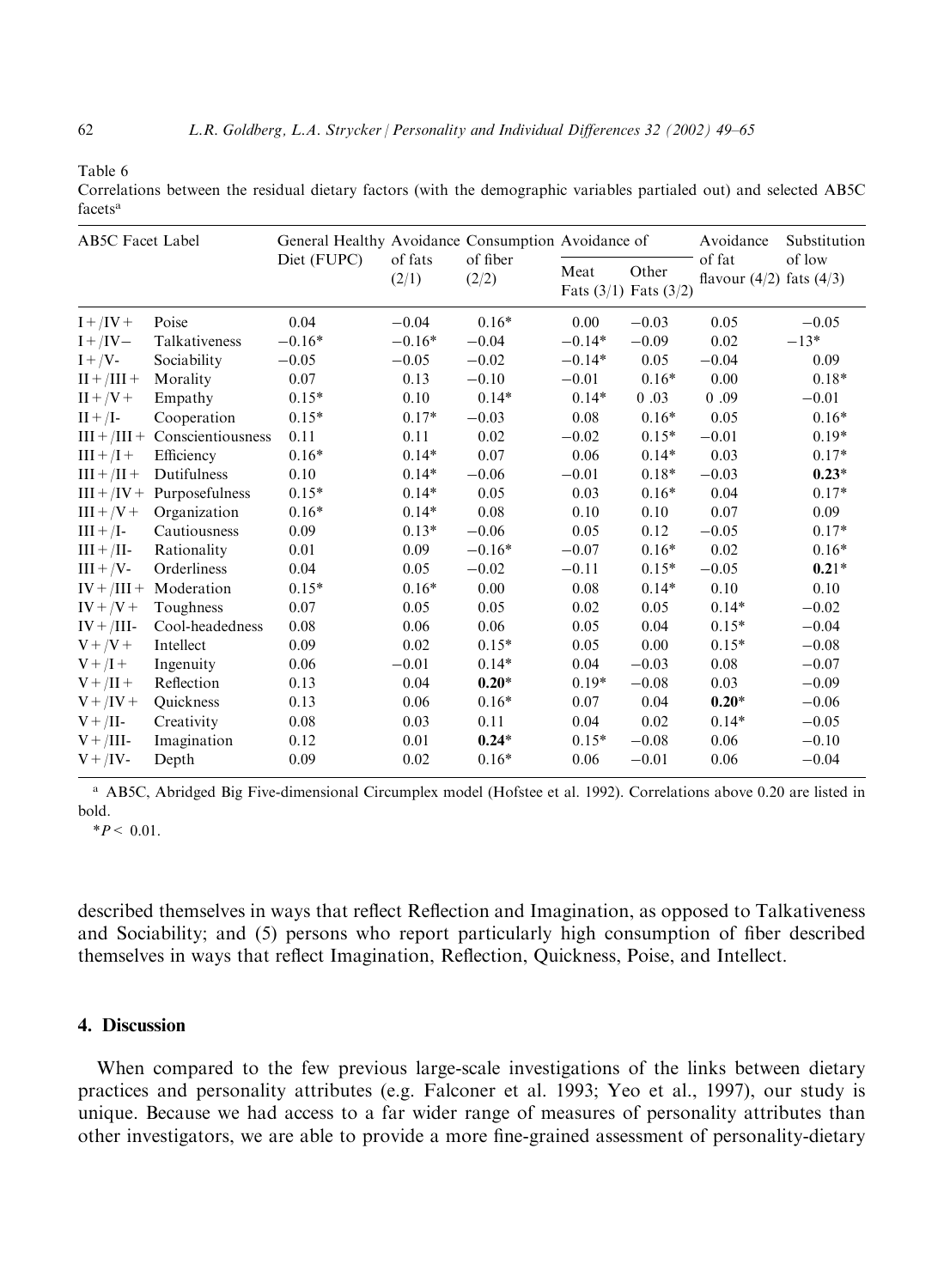associations than has been obtained in the past. For example, both the studies by Falconer et al. (1993) and Yeo et al. (1997) relied on the Eysenck Personality Questionnaire (EPQ) as their primary measure of personality traits. However, the scales in the EPQ include only two direct counterparts (Extraversion and Neuroticism) of the five domains in the Five-Factor model, with the third scale of the EPQ (Psychoticism) being a blend of the orthogonal factors of Agreeableness and Conscientiousness (Goldberg & Rosolack, 1994). Consequently, although any associations between Psychoticism and dietary factors (Falconer et al., 1993) are ambiguous, our findings suggest that in this context it is Conscientiousness, not Agreeableness, that is the most important of these two personality attributes.

Among our other findings, we showed that self-reported eating practices were *not* highly associated with either educational level or intelligence, nor were they related to various indices of psychopathology. On the other hand, dietary factors were related to the demographic variables of gender and age: older (but not necessarily elderly) participants reported eating more fiber-rich foods in their diets than did younger ones, and women reported more avoidance of fats from meats than did men.

When age and gender associations were statistically controlled, we found an intriguing pattern of associations with measures of other health-related practices, vocational interests, and personality traits. For example, in analyses of the 45 facets in the AB5C model, we were able to show that: (1) individuals who substitute low-fat for high-fat foods tended to describe themselves in terms that reflect Dutifulness, Orderliness, and Conscientiousness; (2) persons who particularly avoid foods flavored with fat tended to describe themselves in ways that reflect Quickness/Alertness and other aspects of Intellect; (3) those who try to avoid non-meat types of fat tended to describe themselves in ways that reflect Morality and Cooperativeness, as well as Dutifulness and Purposefulness; (4) individuals who tended to avoid meat fats tend to describe themselves in ways that reflect Imagination and Reflection, as opposed to Talkativeness and Sociability; and (5) persons who report particularly high consumption of fiber tended to describe themselves in ways that reflect Openness to Experience, including Imagination, Reflection, Quickness, and Poise.

Obviously the link between the personality trait of Openness to Experience and various eating practices must be understood as limited to the present American historical context. It is unlikely that particularly open individuals would have espoused the same dietary habits 50 years ago, or in some other cultural context, or indeed that they will do so 50 years from now. One important task for future investigators is to discover the ways in which personality influences food selections in cross-cultural analyses.

As is now widely appreciated, the consumption of fat and fiber are important in dietary assessments. Brief and validated instruments for assessing these eating practices (e.g. KFHQ, Bfat, Bfib) are available, but until now have not been combined. In the present study, we investigated the conjoint structure of these three instruments, which yielded a four-factor solution. Our results indicate that a more global, but still relatively brief, measure of fat and fiber eating practices could be developed by combining the best items from the three instruments. Such an instrument, viewed as one survey with one scoring system instead of three, could prove useful to busy practitioners (including medical professionals, nutrition counselors, and worksite healthpromotion coordinators) seeking convenient ways to assess diet and intervene appropriately.

Finally, it is important to keep in mind that all of our findings stem from self-reports, both selfreported food choices and self-report measures of personality and interests. Self-administered diet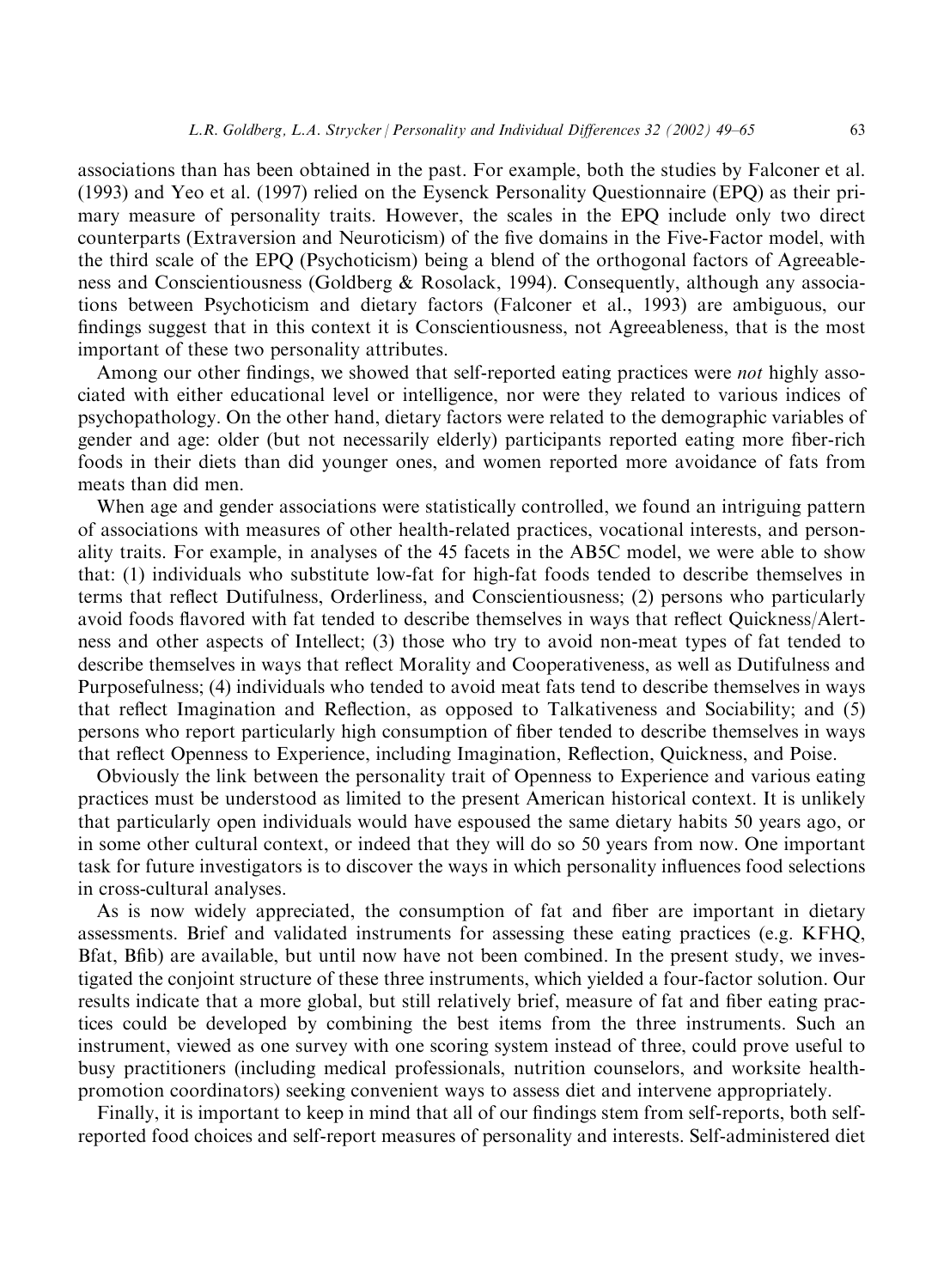questionnaires have been shown to produce valid results in a number of other studies (e.g. Block, Woods, Potosky & Clifford, 1990). Although we have no reason to suspect that the paid volunteer participants in our community sample had any reason to distort the reports of either their dietary habits or their personality traits, future studies might profit from the inclusion of additional methods for measuring both diet and personality.

#### **Acknowledgements**

Support for this project was provided by Grant MH-49227 from the National Institute of Mental Health. The authors are grateful for the thoughtful suggestions of Russell E. Glasgow, Sarah E. Hampson, Gerard Saucier, Thomas M. Vogt, Gerdi Weidner, and Erika Westling.

#### **References**

- Becker, R. C., & Gore, J. M. (1991). Cardiovascular therapies in the 1990s: an overview. Drugs, 41, 345.
- Bernstein, E. M., & Putnam, F. W. (1986). Development, reliability, and validity of a dissociation scale. Journal of Nervous and Mental Disease, 174, 727-735.
- Block, G. (1989). Human dietary assessment: methods and issues. Preventive Medicine, 18, 653–660.
- Block, G., Clifford, C., Naughton, M. D., Henderson, M., & McAdams, X. (1989). A brief dietary screen for high fat intake. Journal of Nutrition Education, 21, 199-207.
- Block, G., Hartman, A., & Naughton, D. (1990). A reduced dietary questionnaire: development and validation. Epidemiology, 1, 58-64.
- Block, G., Woods, M., Potosky, A., & Clifford, C. (1990). Validation of a self-administered diet history questionnaire using multiple diet records. Journal of Clinical Epidemiology, 43, 1327–1335.
- Costa, Jr., P. T., & McCrae, R. R. (1992). Revised NEO Personality Inventory (NEO-PI-R) and NEO Five-Factor *Inventory (NEO-FFI) manual.* Odessa, FL: Psychological Assessment Resources.
- De Raad, B., & Hendriks, A. A. J. (1997). A psycholexical route to content coverage in personality assessment. European Journal of Psychological Assessment, 13, 85-98.
- Falconer, H., Baghurst, K., & Rump, E. (1993). Nutrient intakes in relation to health-related aspects of personality. Journal of Nutrition Education, 25, 307-318.
- Foreyt, J. P., & Goodrick, G. K. (1992). Living without dieting. Houston, TX: Harrison Publishing.
- Glasgow, R. E., Perry, J. D., Toobert, D. J., & Hollis, J. F. (1996). Brief assessments of dietary behavior in field settings. Addictive Behaviors, 21, 239-247.
- Goldberg, L. R. (1992). The development of markers for the Big-Five factor structure. Psychological Assessment, 4, 26–42.
- Goldberg, L. R. (1999a). A broad-bandwidth, public-domain, personality inventory measuring the lower-level facets of several five-factor models. In I. Mervielde, I. Deary, F. De Fruyt, & F. Ostendorf (Eds.) Personality psychology in Europe: vol. 7 (pp. 7-28). Tilburg, The Netherlands: Tilburg University Press.
- Goldberg, L. R. (1999b). The Curious Experiences Survey, a revised version of the Dissociative Experiences Scale: Factor structure, reliability, and relations to demographic and personality variables. Psychological Assessment, 11,  $134 - 145.$
- Goldberg, L. R. (in press). The comparative validity of adult personality inventories: applications of a consumer-testing framework. In S. R. Briggs, J. M. Cheek & E. M. Donahue (Eds.), Handbook of adult personality inventories. New York: Plenum.
- Goldberg, L. R., & Rosolack, T. K. (1994). The Big Five factor structure as an integrative framework: an empirical comparison with Evsenck's P-E-N model. In C. F., Jr. Halverson, G. A. Kohnstamm, & R. P. Martin (Eds.) The developing structure of temperament and personality from infancy to adulthood (pp. 7-35). New York, NY: Erlbaum.